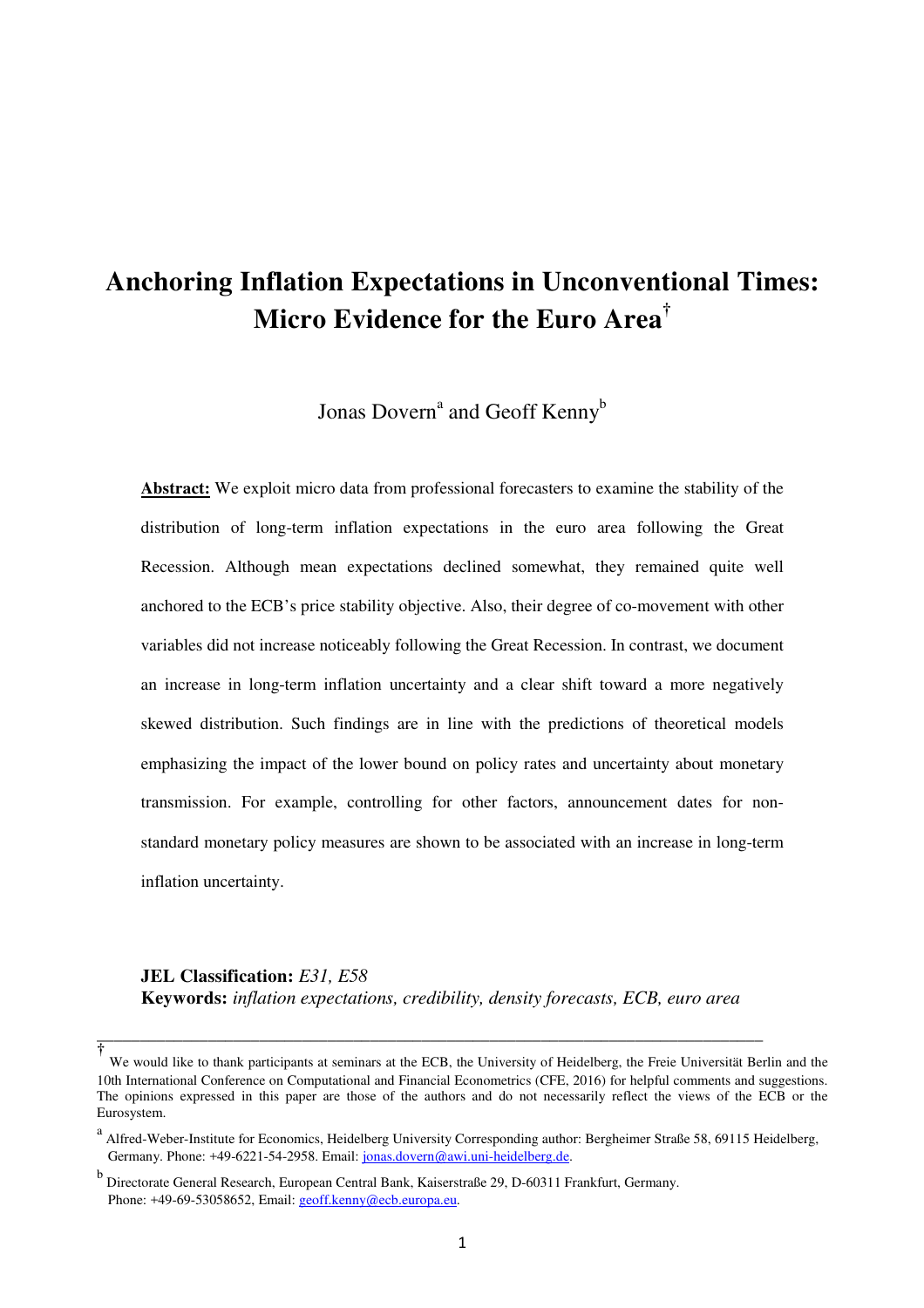#### **1 Introduction**

l

A tight anchoring of medium- to long-term inflation expectations around the central bank's target is commonly seen as crucial for steering inflation toward this target without suffering substantial economic costs. However, during recent years, large macroeconomic and financial shocks associated with the Great Recession and the fact that policy rates reached their Effective Lower Bound (ELB) have led to concerns about a possible de-anchoring of long-term inflation expectations in the major currency areas. In the case of the euro area, concerns have focussed on persistently too low inflation or even deflationary risks and an associated departure of inflation expectations from levels consistent with the ECB's objective.<sup>1</sup> For example, Draghi (2014) highlights "the risk that a too prolonged period of low inflation becomes embedded in inflation expectations". Indeed, recent unconventional monetary policies are often motivated as addressing such risks.

Much of the recent economic literature attempting to quantify the evidence and risks of such a deanchoring - both in the euro area and elsewhere - has focussed only on the *mean* or first moment of the distribution of long-term inflation expectations (Demertzis *et al.*, 2009; Gürkaynak *et al.*, 2010; van der Cruijsen and Demertzis, 2011; Beechey *et al.*, 2011; Demertzis *et al.*, 2012; Dräger and Lamla, 2013; Mehrotra and Yetman, 2014).<sup>2</sup> In this paper, we provide new empirical evidence about the anchoring of inflation expectations in the euro area considering the *full probability distribution* surrounding such expectations.<sup>3</sup> Strong theoretical arguments justify the need to study the properties of the full distribution and not simply focus on mean expectations. In particular, shifts in the variance of this distribution, its skewness or tail risk can offer additional evidence of any change in agents' beliefs about future inflation over the longer term and the factors that may be shaping them. For example, the model of imperfect credibility in Bodenstein *et al.* (2012) suggests that achieving the central bank's inflation objective may

<sup>&</sup>lt;sup>1</sup> Like many other major central banks, the European Central Bank (ECB) is committed to achieve a particular rate of inflation. In the case of the ECB, this objective is publically announced and defined as an annual increase in the Harmonised Index of

Consumer Prices (HICP) that is "below but close to 2.0%" and it is intended that this is to be achieved over the "medium run".

 $2$  In particular such studies have focused on possible changes in the mean or in the strength of its co-movement with other economic variables. The evidence emerging from this literature suggests that long-term inflation expectation were impacted by the Great Recession. For the US economy, Galati *et al.* (2011); Nautz and Strohsal, (2014), Autrup and Grothe, (2014), Ciccarelli and Garcia (2015) all suggests that inflation expectations in the US started to react more strongly to macroeconomic news. Ehrmann (2015) also reports evidence of a similar increased sensitivity during periods of low inflation. For the euro area, Galati *et al.* (2011) identify a structural break in the responsiveness of European inflation expectations to macroeconomic news and Lyziac and Palovitta (2016) conclude that there are "some signs of de-anchoring". However, Strohsal and Winkelmann (2015), Autrup and Grothe (2014) and Speck (2016) have argued that the degree of anchoring did not change around that time.

 $3$  Mehrotra and Yetman (2014) highlight the importance of the full distribution, noting that there are "at least two dimensions to anchoring … both the level at which expectations are anchored and how tightly expectations are anchored at that level". Only the full distribution can speak directly to the latter aspect.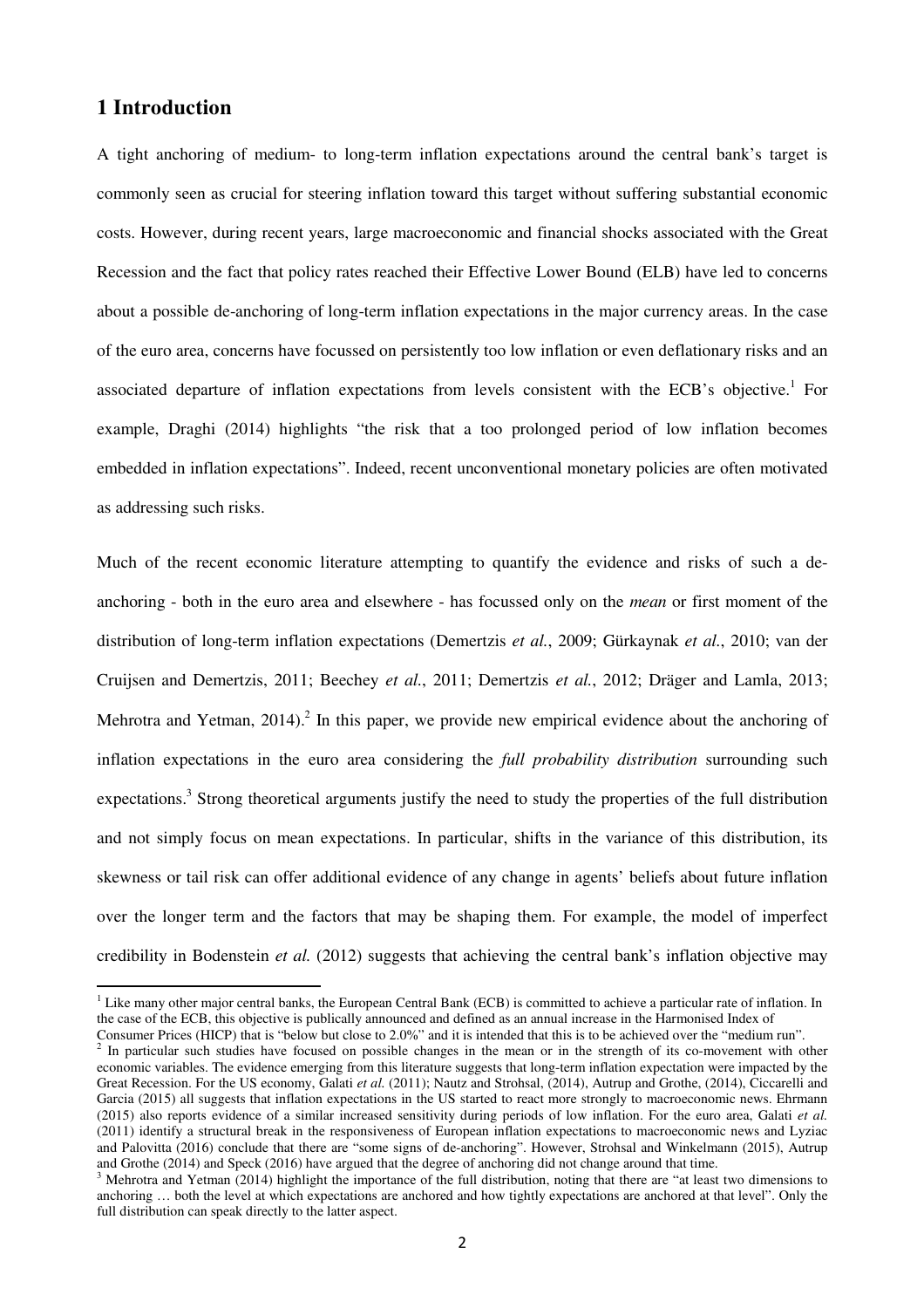become more challenging following a period such as the Great Recession as central bank credibility becomes more relevant compared to "normal" times (2012). In a similar vein, Beechey *et al*. (2011) demonstrate how imperfect information and potential time-variation in the central bank's objective can be associated with a sizeable increase in long-term inflation uncertainty, i.e. in the variance of the distribution for long-term expected inflation.<sup>4</sup> However, it is the incidence of the ELB that makes the strongest case for studying the full distribution. Under the ELB, models of the business cycle exhibit multiple equilibria, implying that the distribution of long-term inflation expectations may change and attach non-negligible probabilities to quite distinctive outcomes. For instance, Benhabib *et al.* (2001) highlight the existence of a deflationary equilibrium where the ELB is binding and inflation is stuck below target.<sup>5</sup> Clearly, the risks of such bad equilibria will tend to first show up in increased long-term inflation uncertainty or tail risks, i.e. in the second and fourth moments of the distribution. In addition, models which take account of the ELB also emphasise that limitations in the central bank's ability to respond to deflationary shocks lead to a negatively skewed distribution forlong-term expectations (see for example, Coenen and Warne, 2014; Hills *et al.*, 2016).

To address our central question, we proceed in three steps. In a first, we test for possible structural change in the moments of the expected distribution of long-term inflation, exploiting the methods of Bai and Perron (1998, 2003) to shed light on both the size and timing of possible shifts. This provides direct evidence about whether or not the Great Recession and its aftermath resulted in any significant changes in key features of that distribution. In a second step, we exploit the available micro data in a panel setting and attempt to explain changes in long-term inflation expectations by studying their co-movement with other macroeconomic variables. Our use of micro data contrasts with most other recent studies mentioned above which have focussed on average measures of expectations or representative proxies extracted from asset prices. Although we do not claim a causal interpretation, the analysis of such co-movements sheds light on possible changes in the degree to which the distribution is anchored. For example, allowing for uncertainty

 $\overline{a}$ 

<sup>&</sup>lt;sup>4</sup> There has been considerable discussion in the wake of the financial crisis about the need for central banks to consider adjusting upwards their inflation objectives and the euro area has not been immune to these discussions. For example, Ball *et al.* (2016), recently make this recommendation as a means to avoid the incidence, severity and costs of hitting the ELB constraint. This discussion is conceptually distinct from other recommendations which have emphasized increasing short-run inflation expectations as a demand management device at the ELB.

<sup>&</sup>lt;sup>5</sup> For instance, Benhabib *et al.* (2001) highlight the existence of a deflationary equilibrium where the ELB is binding and inflation is stuck below target. More recently, Aruoba and Schorfheide (2015) construct a two-regime stochastic equilibrium in which the economy may alternate between a "targeted inflation" and a "deflation" regime.<sup>5</sup> Busetti *et al.* (2014) also study the risks of such a regime in a model with learning and show that it may imply considerable risks of a de-anchoring of long-term inflation expectations and give rise to a period of sustained low growth in real output.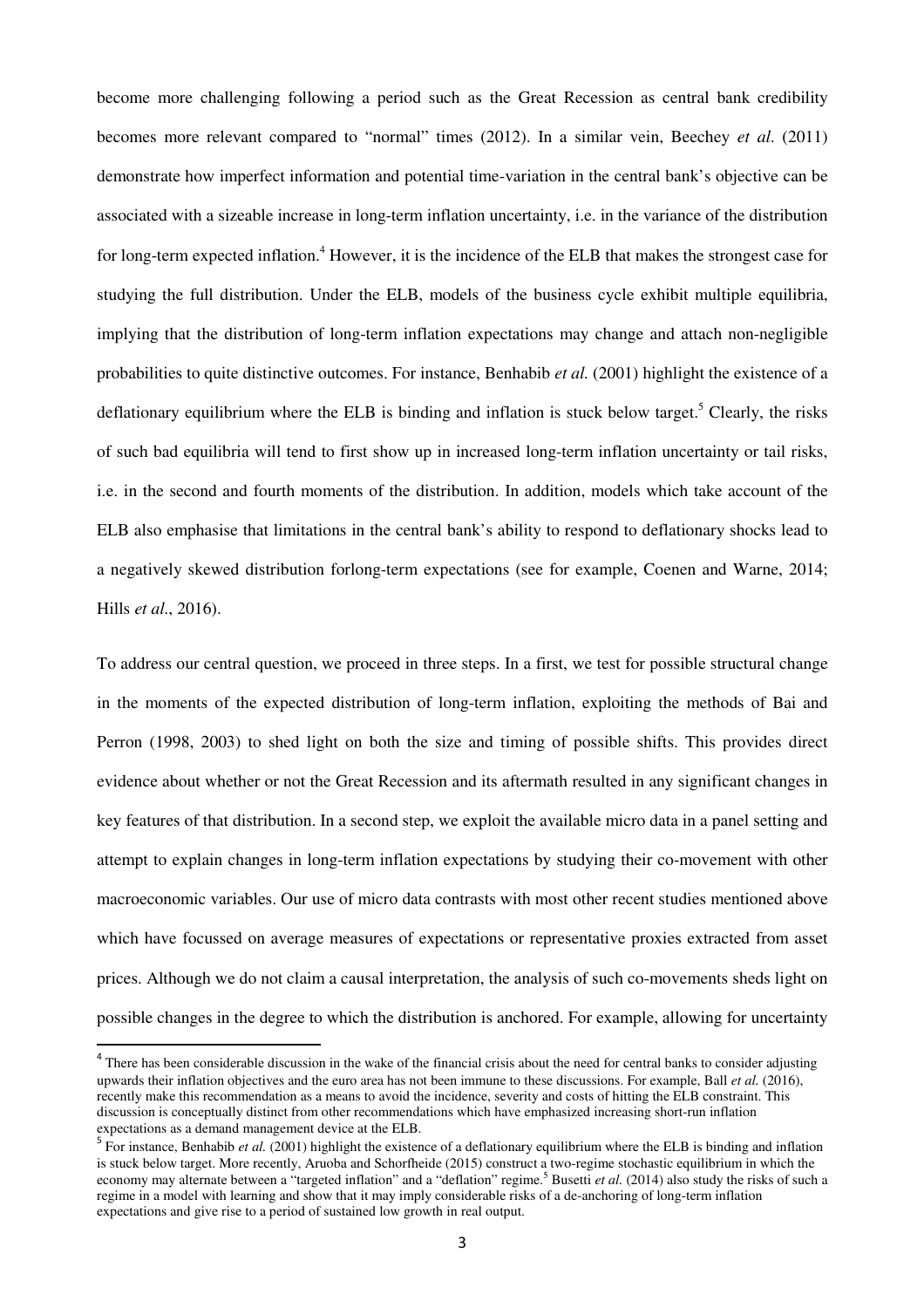about the central banks objective, and learning on the part of private agents about its ability to hit that objective, we can expect some positive co-movement between short-term macroeconomic news and longterm inflation expectations (e.g. as in Beechey *et al*, 2011). In the spirit of Levin *et al.* (2004), we also consider the co-movement of long-term expectations with an ex post measure of central bank performance to assess whether agents partly update their future long-term expectations by taking into account the rate of inflation that the central bank has actually delivered. Also, in line with recent discussions about secular stagnation and deflationary equilibria with simultaneously weak trend growth and excessively low inflation expectations, e.g. as discussed in Summers (2014) and Eggertson and Mehrotra (2014), we also examine the co-movement between long-term inflation expectations and corresponding long-term expectations about the real economy. Using matched individual level expectations, our panel data allows us study these interrelationships whilst also controlling for other sources of variation that are common to all forecasters such as observed inflation rates as well as non-standard monetary policy measures in the wake of the Great Recession. In addition, we provide direct tests of whether these interrelationships have changed following the Great Recession and during the more recent period when the ELB has been binding and the ECB has employed non-standard monetary policy. In a third and final step, using a similar set of appropriately transformed co-variates, we extend the above micro-level analysis to shed light on the factors which co-move with changes in long-term inflation uncertainty. Again, such an analysis speaks directly to the question of anchoring because higher uncertainty about long-term inflation prospects implies that the distribution is less tightly anchored even if overall mean expectations remain unchanged.

The layout of the remainder of the paper is as follows. In Section 2, we briefly describe our dataset and the manner in which we estimate key moments of the probability distribution surrounding the long-term inflation expectations. Section 3 presents the evidence for breaks in these moments. In Section 4, we turn to the analysis of the variables which co-move with changes in long-term mean expectations and uncertainty and analyse whether the strength of this co-movement has changed following the Great Recession. Section 5 concludes by discussing the economic significance of our findings and their implications for monetary policy.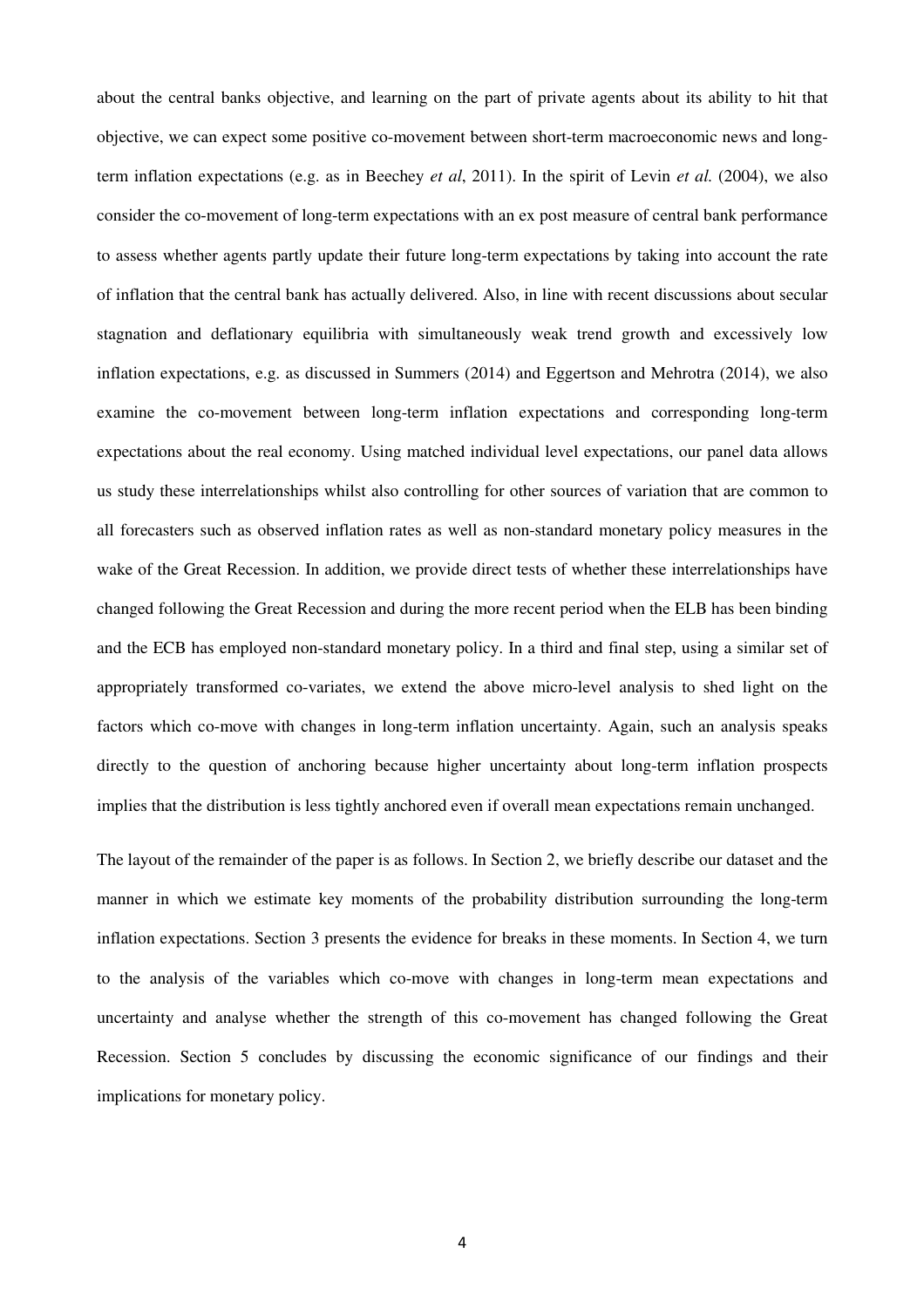#### **2 Data and Estimation of Density Moments**

We base our analysis on the densities of individual forecasters as provided by the ECB's SPF which has been conducted and published by the ECB at a quarterly frequency since the beginning of 1999. Since we are interested in long-term inflation expectations, we primarily focus on those forecasts that have a forecast horizon of roughly five years (i.e. twenty quarters or  $h = 20$ ). Our sample period ranges from 1999Q1 to 2017Q1.<sup>6</sup> Reflecting its survey origins, the SPF data set is heavily unbalanced because forecasters leave the panel or enter later and because they are not required to report their forecasts in every survey round. The number of individual respondents therefore varies from one quarter to the next. We focus on the analysis of this unbalanced panel and, in particular, do not attempt to interpolate any missing observations. The number of respondents providing the histograms depicting the probabilities they assign to a range of future outcomes averages 39.1 in our sample. Although this is slightly lower than the number of respondents who report point forecasts for inflation (44.6 on average), it nonetheless provides a rich cross-sectional basis for econometric analysis. Moreover, when considering co-movement with other variables, we are able to match the estimated moments for inflation at the individual level with corresponding individual moments estimated from equivalent histograms for GDP growth and the unemployment rate. Appendix I provides further information on the SPF and other data sources used in the empirical analysis.

Before attempting to study the properties of the full distribution for long-term expected inflation, it is necessary to estimate the key moments summarizing the distribution's location, spread, symmetry, and tail risks. The density forecasts are provided as histograms for which every forecaster reports probability forecasts that reflect their assessment of the likelihood that future inflation will fall within certain intervals. Formally, denote with  $p_{i,t+h|t}^{J}$  $t_{i,t+h|t}$  the probability that forecaster *i* (*i* = 1, ..., *N*) in survey period *t* attaches to the event that the inflation rate in period  $t+h$  falls into a particular interval  $j$  ( $j = 1, ..., J$ ).<sup>7</sup> To compute mean long-term expectations, the corresponding inflation uncertainty, and higher moments of the density forecasts, we adopt the most common approach which is non-parametric and assumes that all the

 $\overline{a}$ 

<sup>&</sup>lt;sup>6</sup> Note that during the first two years of the SPF long-term forecasts were only surveyed on an annual basis in 1999Q1 and 2000Q1. We make use of these observations whenever possible. However, we have to drop them from our econometric estimation whenever we relate long-term expectations to lagged information from the SPF.<br> $\frac{7}{2}$  Note that K changes over time as the survey design was changed at several p

Note that *K* changes over time as the survey design was changed at several points in time. We tackle this issue by assigning a probability of 0 to intervals that were not included in a particular survey round.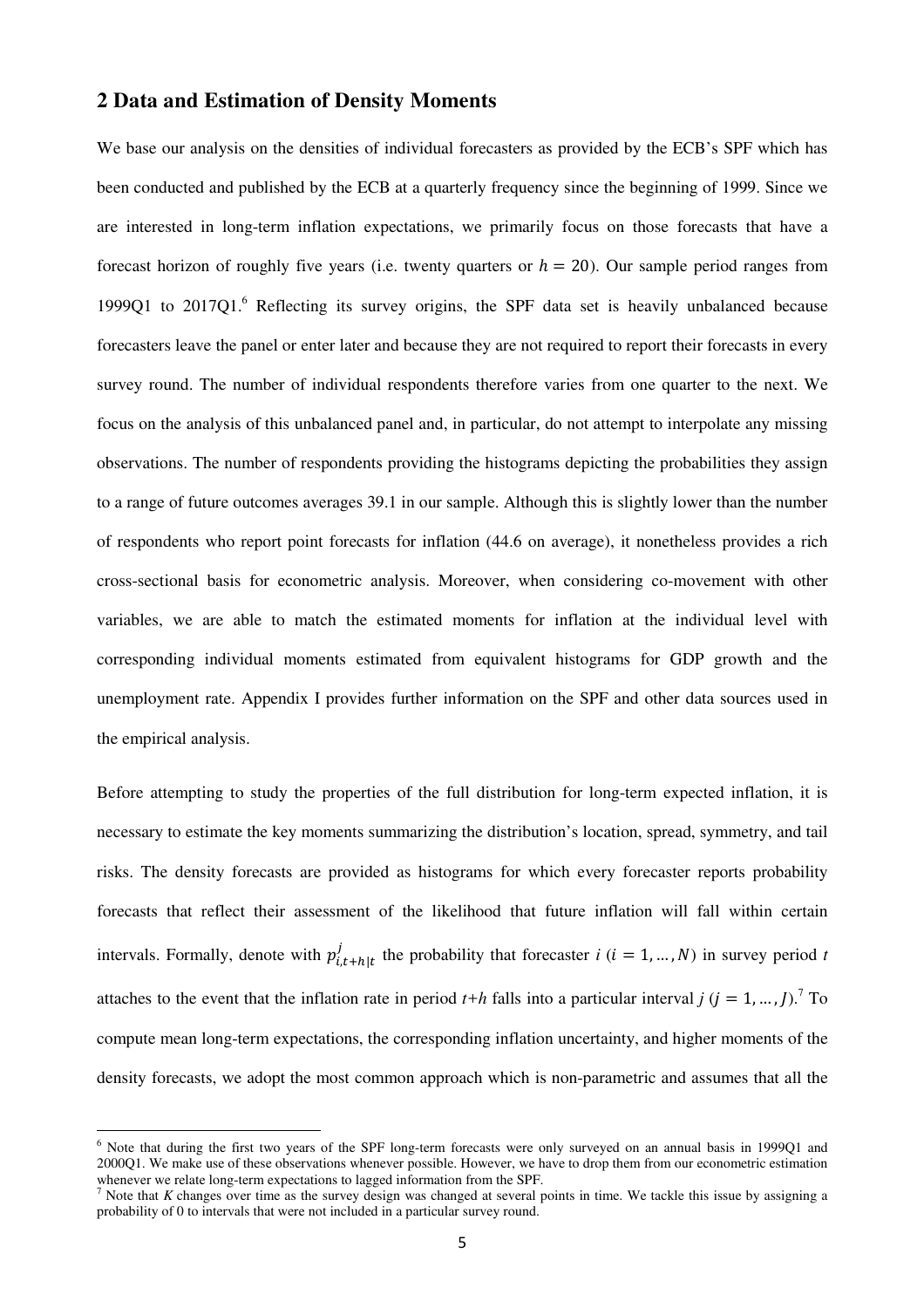probability mass in a particular interval *j* is compressed at the midpoint of this interval, which we denote by  $\mu_j$ . The first four moments are then computed recursively and are given by

(2.1) Mean: 
$$
\pi_{i,t+h|t} = \sum_{j=1}^{J} p_{i,t+h|t}^{j} \mu_{j}
$$

(2.2) Variance: 
$$
\sigma_{i,t+h|t}^2 = \sum_{j=1}^J p_{i,t+h|t}^j (\mu_j - \mu_{i,t+h|t})^2
$$

(2.3) Skewness: 
$$
s_{i,t+h|t} = \sum_{j=1}^{J} p_{i,t+h|t}^{j} \left( \mu_j - \mu_{i,t+h|t} \right)^3 / \sigma_{i,t+h|t}^3
$$

(2.4) (Excess) kurtosis: 
$$
k_{i,t+h|t} = \sum_{j=1}^{J} p_{i,t+h|t}^{j} (\mu_j - \mu_{i,t+h|t})^4 / \sigma_{i,t+h|t}^4 - 3
$$

For each moment  $m = {\pi, \sigma^2, s, k}$ , we construct the cross-sectional average as  $\overline{m}_{t+h|t} = 1/$  $N_{t+h|t} \sum_{i=1}^{N_t+h|t} m_{i,t+h|t}$  ${}_{i=1}^{N_{t+h|t}} m_{i,t+h|t}$ , where  $N_{t+h|t}$  denotes the number of density forecasts with a forecast horizon of h quarters available at time  $t$ . As highlighted in Engelberg  $et$   $al$ . (2009), it must be acknowledged that our moment estimates are subject to measurement error reflecting the random variation in response rates, panel composition and the assumptions we make regarding the allocation of probability mass to the midpoints of the surveyed intervals. However, alternative approaches, such as the fitting of a flexible parametric distribution as in Engelberg *et al.* (2019), yield very similar estimates.

Note that an estimate of  $\pi_{i,t+h|t}$  is also available directly from the reported point forecasts that are collected in the SPF. However, by relying on the estimate based on the histograms we can ensure consistency of our results across the different moments. A focus on mean expectations from equation (2.1) is also justified because it draws on all the probabilities collected from respondents. As such, it may contain more information than the long-term point forecasts that are also collected in each survey round.<sup>8</sup> Figure 1 plots the mean estimated according to equation (2.1) together with two other measure of central tendency taken from the survey. The first is the mode computed as the mid-point of the interval which is assigned the maximum probability, again averaged across the responding forecasters in a given round. The second alternative measure is simply the average point forecast. Overall, one observes a very clear comovement and similarity between these three measures of central tendency. In particular, the average point forecast and the estimated mode are very closely related, suggesting that when they give their point

l

<sup>&</sup>lt;sup>8</sup> García and Manzanares (2007) provide evidence that the density forecasts from the SPF are more reliable than the point forecasts.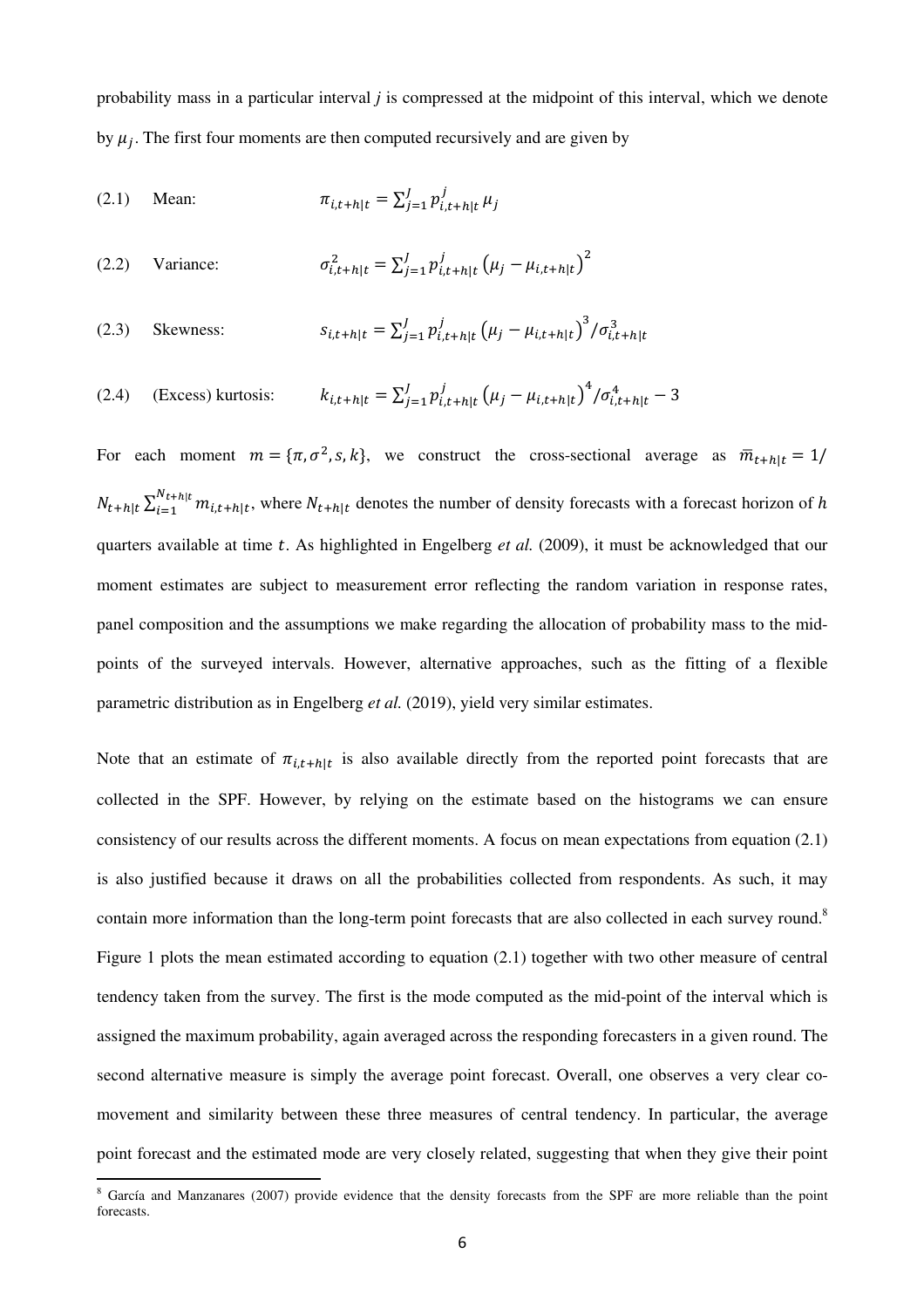forecasts survey respondents may be giving a modal prediction. However, in the period since the financial crisis mean expectations dropped slightly below both the estimated average mode and the reported point forecasts. Given this divergent pattern we also include the estimated mode of the probability distributions in our empirical analysis of potential shifts in the distribution's location.

[Insert Figure 1 about here]

#### **3 Identifying Breaks in the Distribution of Long-term Inflation Expectations**

In this section we report our empirical analysis of possible structural breaks in the distribution of longterm inflation expectations. We first discuss the econometric specification used to estimate possible breaks in the distribution before reporting the main findings.

#### **3.1 Testing for Breaks in Density Moments**

A powerful set of conditions for inflation expectations to be fully anchored is that their distribution is stable around the central bank's inflation target. To examine this, we test for evidence of any breaks in the first four moments estimated above. We employ the method of Bai and Perron (1998, 2003), who consider the linear regression model with a finite number of possible regimes defined by unknown breaks in the model parameters. Their method yields estimates of the unknown regression coefficients associated with each regime together with estimates of the unknown break points. To select the number of significant breaks and to date their occurrence, we apply these methods by regressing a given moment on its first lag and an intercept term. The inclusion of the latter is intended to account for the strong persistence in such long-horizon moments when estimated at a quarterly frequency and which would otherwise cause substantial residual autocorrelation in our regressions.<sup>9</sup> Formally, the considered model is

$$
(3.5) \quad \bar{m}_{t+h|t} = \alpha_{m,r} + \beta_{m,r} \bar{m}_{t+h-1|t-1} + \varepsilon_{t+h|t}^{m}
$$

l

where  $\alpha_{m,r}$  and  $\beta_{m,r}$  are regime-specific parameters (with  $r = 1, ..., R$ ) and  $\varepsilon_{t+h|t}^m$  is an *iid* error term. The mean of each moment  $m = {\pi, \sigma^2, s, k}$  conditional on being in specific structural regime can be

<sup>&</sup>lt;sup>9</sup> According to the Ljung-Box test, we can reject the null hypothesis of residual autocorrelation at the five percent level for both the specification without structural breaks and the one with breaks for all moments with one exception: in the case of inflation uncertainty, the large structural break causes mild negative autocorrelation in the residuals of the specification that does not allow for this break.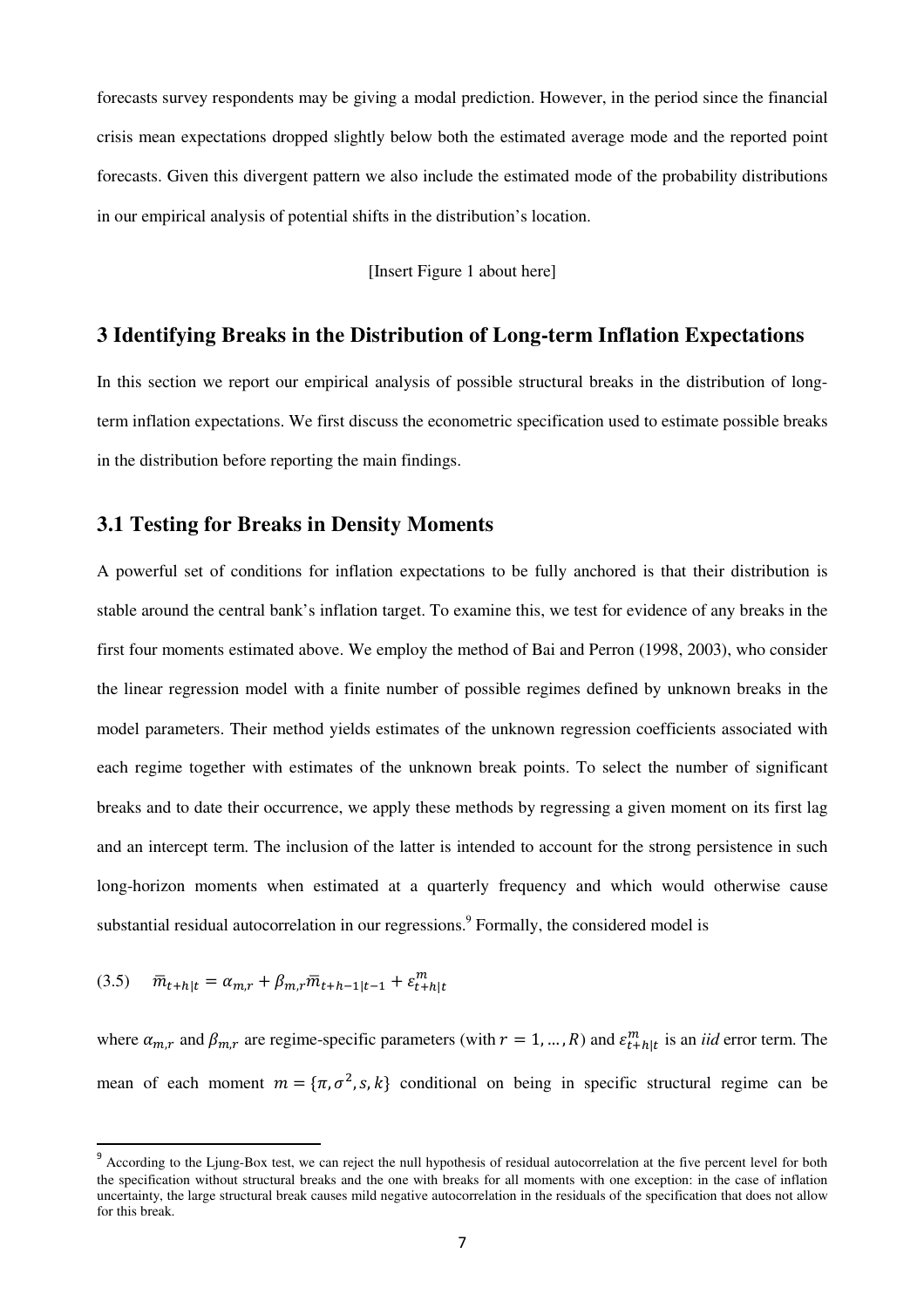computed as  $\alpha_{m,r}/(1 - \beta_{m,r})$ . For the case of mean long-term expectations ( $m = \pi$ ), for instance, this yields an estimate of the average expected rate of long-term inflation in a given regime. Under the assumption that forecasters believe that, in general, the central bank is able to achieve its inflation target in the absence of further shocks such an estimate provides a regime-specific measure of the perceived inflation objective. In the absence of any structural breaks, we have  $\alpha_{\pi,r} = \alpha_{\pi}$  and  $\beta_{\pi,r} = \beta_{\pi}$  which implies that the long-term expectation for inflation is constant. In a similar way, for each of the three higher order moments,  $\alpha_{m,r}/(1 - \beta_{m,r})$  is an estimate for the average perceived future variance, skewness and tail risk embodied in the distribution in any given regime. Breaks of these higher order moments may additionally signal changes in the degree to which the distribution of long-term inflation expectations is anchored.

In implementing the Bai-Perron procedure it is necessary to specify a *minimum* required distance between any two potential break dates. We set this minimum distance between breaks at a relatively conservative level of eight quarters in order to avoid overfitting and possibly finding an implausibly large number of spurious breaks for each moment. We determine the number of structural breaks by looking at a modified Schwarz criterion (LWZ) which is suggested for the case of models that include a lagged dependent variable and the sequential SupF-test which is the overall preferred test according to Bai and Perron  $(2003).^{10}$ 

## **3.2 Breaks in the Mean**

l

Using the approach outlined in the previous section, we analyse whether there have been any substantial regime changes in the distribution of long-term inflation expectations in the euro area. Figure 2 shows the evolution of the modal expectation discussed above together with the first four moments given by equations (2.1) to (2.4). In each panel, the regime-specific estimates  $\hat{a}_{m,r}/(1 - \hat{\beta}_{m,r})$  are also plotted (as identified by the LWZ statistic). The break-point analysis of density moments is further detailed in Table 1. In particular, we report a list of the estimated break dates and the corresponding F-statistics indicating the significance of each break as well as complementary results based on the sequential test.

<sup>&</sup>lt;sup>10</sup> The sequential test is based on the idea of sequentially testing the null hypothesis of *l* breaks versus  $l + 1$  breaks until the null hypothesis can no longer be rejected. In particular, given a set of l break points, Bai and Perron (1998) suggest to apply  $l + 1$  tests of the null hypothesis of no structural break against the alternative hypothesis of a single structural break to the  $l + 1$  segments of a time series defined by the  $l$  breaks.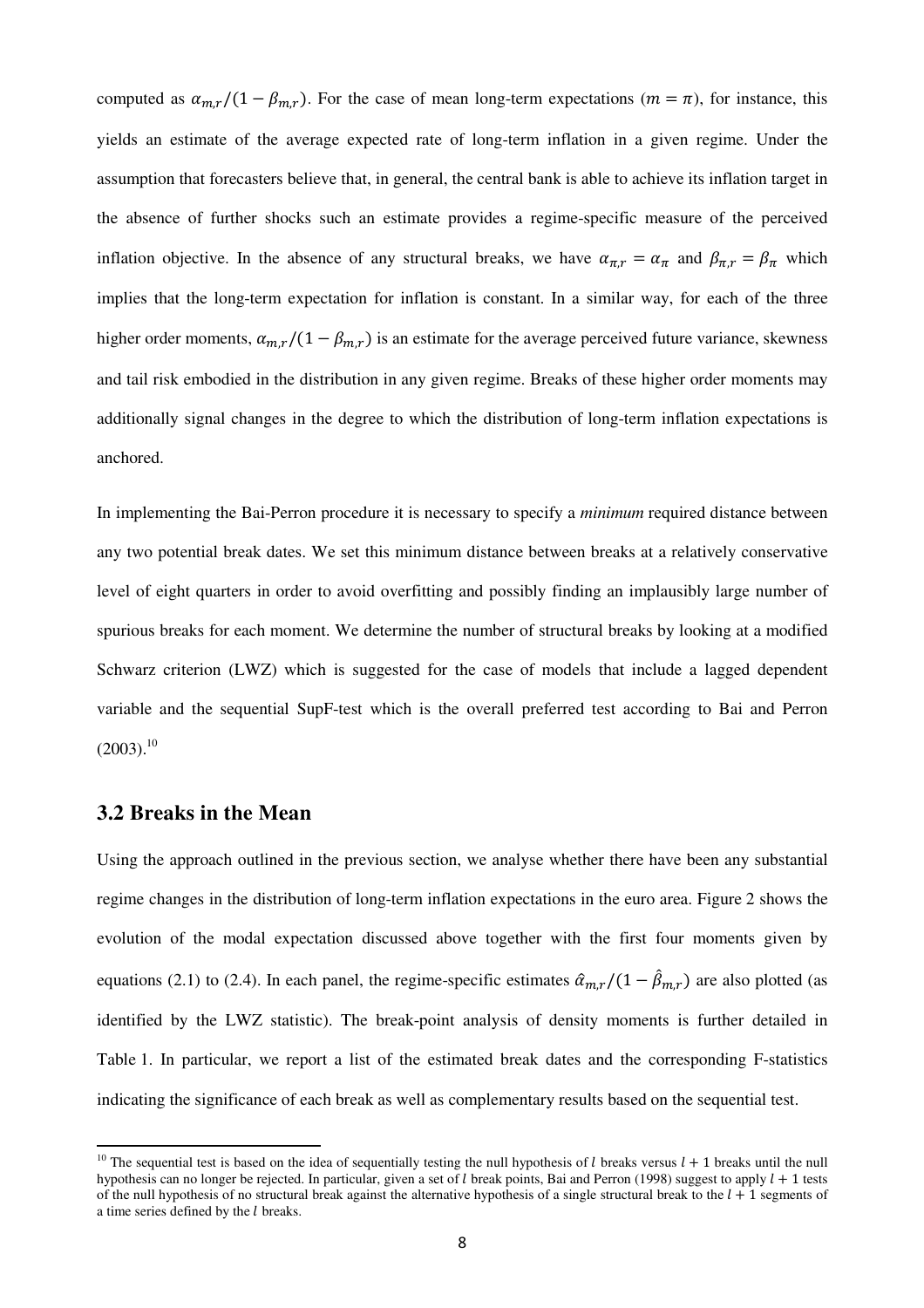#### [Insert Figure 2 about here]

#### [Insert Table 1 about here]

For the mean expectations, we find one significant breaks in 2013Q2 according to the LWZ statistic reported in Table 1. The break is downward and occurs in the wake of the Great Recession and euro area sovereign debt crisis. Although quantitatively modest it is noticeable with the regime-specific mean falling to 1.69% from 1.90% prior to the break. The drop in mean expectations is found to be statistically significant given the low overall volatility of the time series. The case for a significant downward shift of long-term inflation expectations is weakened, however, by two additional findings. First, the sequential SupF-test does not identify any breaks in the dynamics of mean expectations and as a result the estimate for the average over the full sample is constant at 1.83. Second, both tests do not identify any breaks in the case of modal expectations which average 1.89% over the full sample. A finding of a downward break in the mean combined with a stable modal value is consistent with a shift toward a more negatively skewed distribution and we examine this hypothesis directly below by applying the same test to the estimated third moment.

Overall, our results for mean expectations provide at most only weak evidence for a quantitatively modest decline in long-term inflation expectations toward the end of our sample. Mean inflation expectations also remain in a range that can be considered consistent with price stability as defined by the ECB's price stability objective of "below but close to 2.0%". Hence, our analysis provides no grounds to think that the central tendency of euro area long-term inflation expectations became unanchored. This finding is in line with other recent studies that use market-based inflation expectations, as, for instance, Strohsal and Winkelmann (2015), Autrup and Grothe (2014) and Speck (2016).

### **3.3 Breaks in the Variance**

Figure 2 and Table 1 report equivalent results for higher moments. In the case of long-term inflation uncertainty, both tests identify a break in 2009Q2 that is associated with an increase in uncertainty about long-term inflation. In relative terms, this shift is quantitatively more noticeable compared with the shift in mean expectations. After the break, i.e. in the immediate wake of the Great Recession, average uncertainty about the long-term inflation at 0.66 percentage points (pp) had increased by about 25% compared with its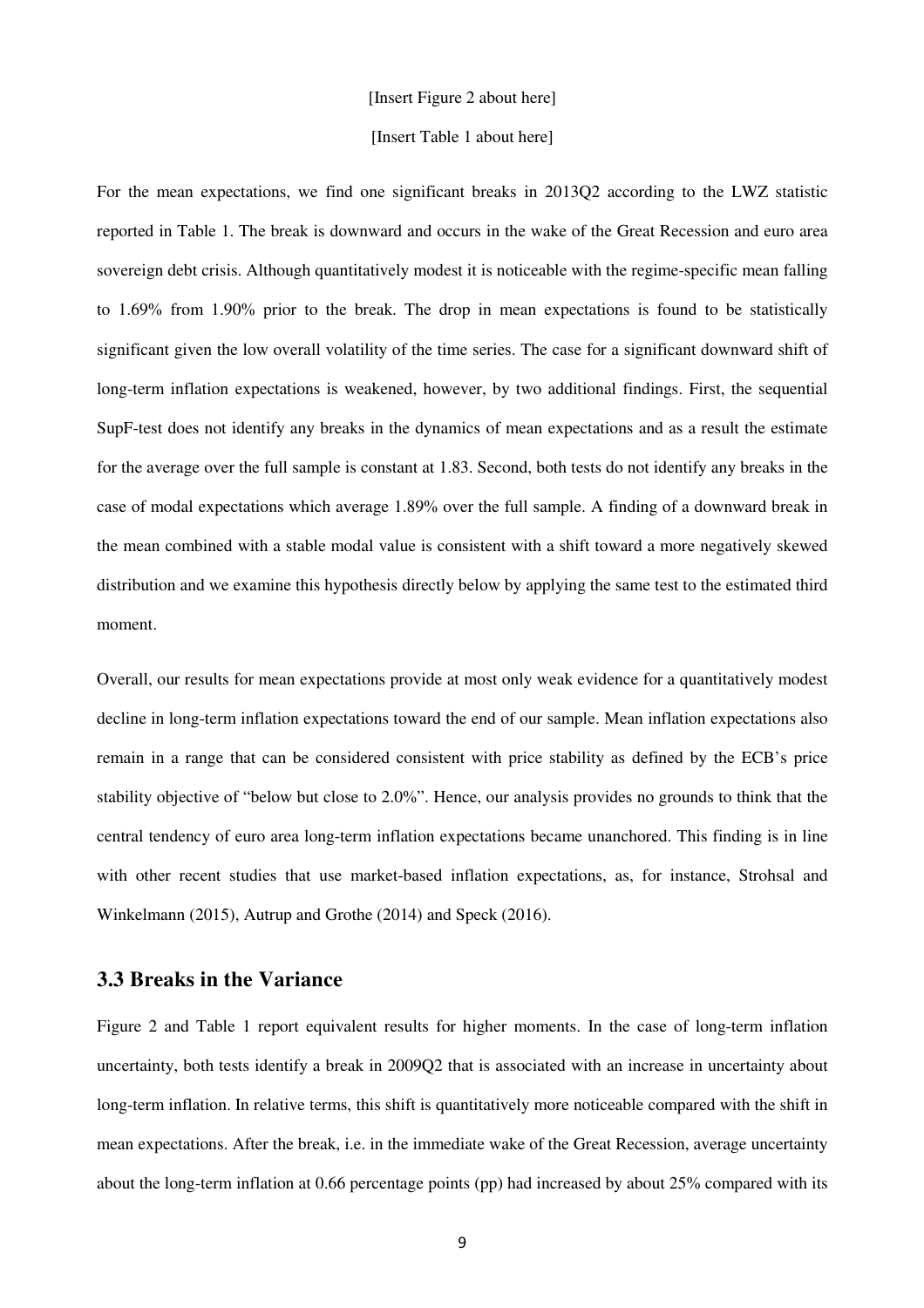level in the pre-crisis regime (0.53 pp). Following this increase, long-term inflation uncertainty has been quite stable at the new level and has shown no tendency to decline. This pronounced and persistent increase in the variance of the distribution signals that forecasters perceive the long-term inflation outlook to be more uncertain now than before the Great Recession.<sup>11</sup> As a result, the distribution has become less concentrated around levels that are consistent with the definition of price stability. The increase correlates well with an increase of the historical variance of annual inflation rates in the euro area when computed recursively based on an expanding sample starting in 1997; the latter increases from about 0.2 in 2007 to a little below 0.6 in 2014. Thus, it seems as if forecasters anticipate that the increase in inflation volatility which emerged after the Great Recession will be highly persistent – or even permanent – rather than being relevant only to recent years or the short-term outlook for inflation.

Overall, the identified upward shift in the variance could be taken to imply that the *degree* to which longterm inflation expectations are anchored has diminished. The shift in the variance is also consistent with macroeconomic theories highlighting the implications of uncertainty surrounding the central bank's objective (Beechey *et al.*, 2011) and, in particular, the potential effects of the lower bound on nominal interest rates (Benhabib *et al.*, 2001). However, the higher variance is also consistent with the view that forecasters believe it may take longer for the central bank to achieve its price stability objective, e.g. as a result of more persistent and volatile shocks in the future or a perceived change in the transmission of monetary policy. It does not necessarily imply that they have reduced their belief in the ECB's ability to ultimately achieve that objective over a longer horizon than the five years to which the survey data relate. Nonetheless, our findings highlight an important challenge for monetary policy and its communication; namely to limit any further the rise in the uncertainty surrounding long-term inflation prospects.

# **3.4 Breaks in Symmetry and Tail Risk**

l

Figure 2 and Table 1 also report the results of the break analysis for the skewness and tail risk in the distribution of long-term expected inflation in the euro area. The time path of the average skewness provides insight on possible changes in the overall symmetry of the distribution and may thus signal concerns among forecasters about long-term inflation risks either to the upside or the downside. Figure 2

<sup>&</sup>lt;sup>11</sup> It is noteworthy that the upward adjustment came quite soon after the Great Recession and the sovereign debt crisis was not associated with any further rise in long-term inflation uncertainty.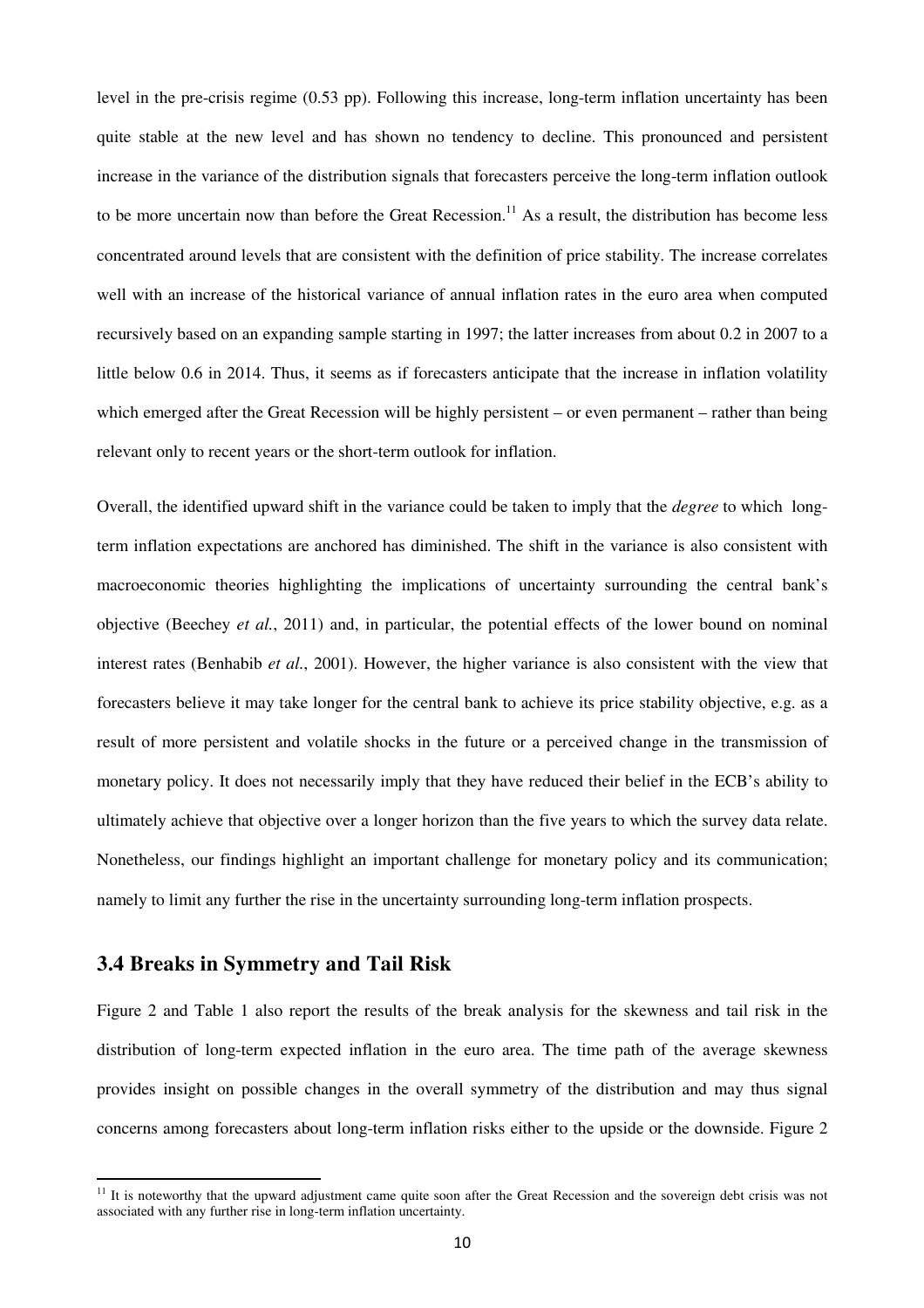suggests that, since 2010Q1, the forecast densities are negatively skewed, on average, whereas prior to this date they were broadly symmetric. This means that since the Great Recession forecasters have been more concerned about deviations in the direction of lower inflation and less concerned about deviations in the direction of higher inflation. This finding of a negatively skewed distribution is in line with our previous result of a possible downward break in mean expectations with a higher and more stable mode. It is also precisely what is predicted by macroeconomic models which incorporate a lower bound constraint on nominal interest rates (e.g., Coenen and Warne, 2014; Hills *et al.*, 2016). Interestingly, according to the LWZ test results reported in Table 1, the break in skewness occurred relatively soon after the Great Recession and prior to the break in mean expectations. The tendency toward a negatively skewed distribution has also been highly persistent and has lasted up to the end of our sample in 2017Q1. At the same time, these results have to be taken with some caution because the alternative SupF-test identifies no break in skewness. For the kurtosis, we also find no significant break. However, the long-term inflation density is platykurtic, which means that forecasters believe that, relative to a normal distribution, less of the inflation uncertainty is associated with infrequent tail events. Overall, therefore, the survey data tends to give relatively small weight to tail risks for inflation.<sup>12</sup>

Together with the increased variance, the above distributional changes that we have identified imply a marked rise in the probability of very low future inflation rates at long-horizons. Figure 3 provides a summary of how shape, symmetry and tail risk implicit in the survey indicators have changed over time. The left plot shows how much probability weight the forecasters attributed, on average, to long-term outcomes of inflation below 0.0%, below 1.0%, and above 3.0%. It is clear that while the risk of a sustained outright deflation with a falling price level is still perceived as being very low, the perceived probability that inflation will be below 1.0% has climbed steadily from very low levels prior to 2007 to around 10.0% in the period 2009 to 2012 and to roughly 12.5% recently. In contrast, the probability that inflation will be above 3.0% has recently declined to its pre 2007 level after an intermezzo of slightly higher values over the period 2008 to 2013. The right plot shows the inflation-at-risk measure that is proposed by Andrade *et al.* (2012). For each wave of the survey, this indicates the  $5<sup>th</sup>$  and  $95<sup>th</sup>$  percentiles

l

<sup>&</sup>lt;sup>12</sup> This is a well know finding in the literature exploiting such data. It is a direct consequence of the fact that many participants in the SPF attach positive probability weights to only a very limit number of the provided bins (see Kenny *et al.*, 2015).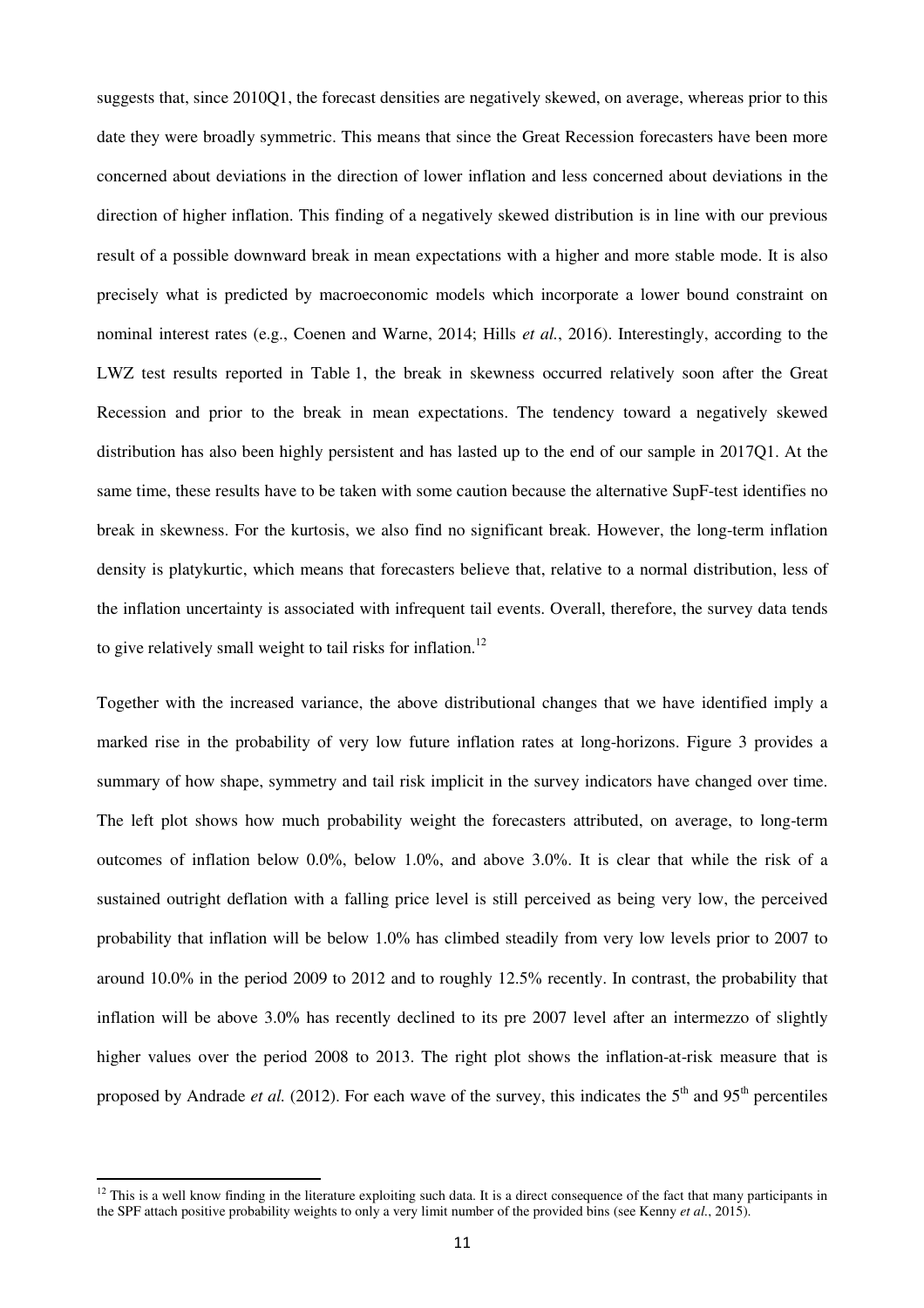of the reported long-term density forecasts for inflation.<sup>13</sup> Again, while the 95<sup>th</sup> percentile (that is informative about the upper tail of the distribution) is currently more or less unchanged compared to its value in 2007, the  $5<sup>th</sup>$  percentile (that is informative about the lower tail of the distribution) declined from above  $1\%$  in 2007 to 0.7% in the first quarter of 2017.<sup>14</sup> Overall, forecasters see more risks on the downside which corresponds to our finding of a structural break in the skewness of long-term forecast densities after 2010.

[Insert Figure 3 about here]

#### **4 Co-movement of Distributional Moments with other Variables**

The previous section provided evidence that the distribution of long-term inflation expectations in the euro area may have changed in the period since the Great Recession. In particular, our analysis shows that it experienced a modest downward shift in its mean, a more sizeable and significant increase in its dispersion, and a persistent negative skewness. As discussed in the introduction, a second way to shed light on how well-anchored long-term inflation expectations are is to examine the strength of their comovement with other economic variables. In a perfect world with no uncertainty about monetary policy effectiveness, we might expect to observe no correlation between moments of the distribution of expectations and other macroeconomic developments. However, in a world with uncertainty and learning on the part of private agents, some co-movement even with short-term macroeconomic developments at business cycle frequencies can be expected. In such circumstances, an increased sensitivity of long-term inflation expectations to such factors would be indicative of a change in the degree to which expectations are anchored.

In this section, we examine the co-movement between the first two moments of the distribution of expected long-term inflation with other economic variables.<sup>15</sup> In particular, we exploit the individual expectations in a panel setting to address the following questions: Are there factors that co-move strongly with long-term inflation expectations and uncertainty? Did the role of such factors change after 2007, the

 $\overline{a}$ 

<sup>&</sup>lt;sup>13</sup> To extract these percentiles, we follow Engelberg *et al.* (2009) and use the approximation of the true density forecasts derived by fitting the generalized Beta distribution. Hence, results are not directly comparable to other results presented in this paper. The 5<sup>th</sup> and 95<sup>th</sup> percentiles are then computed as the average across all individual forecaster.

<sup>&</sup>lt;sup>14</sup> This means that forecasters, on average, expect inflation five years ahead to be below 0.7% with a probability of 5%.

<sup>&</sup>lt;sup>15</sup> We focus on the first two moments because these are the ones for which we can identify a set of appropriate co-variates. However, given the results of the break test analysis in Section 3 above, the examination of co-movement with the skewness of the distribution of long-term inflation expectations represents an important area for future empirical research.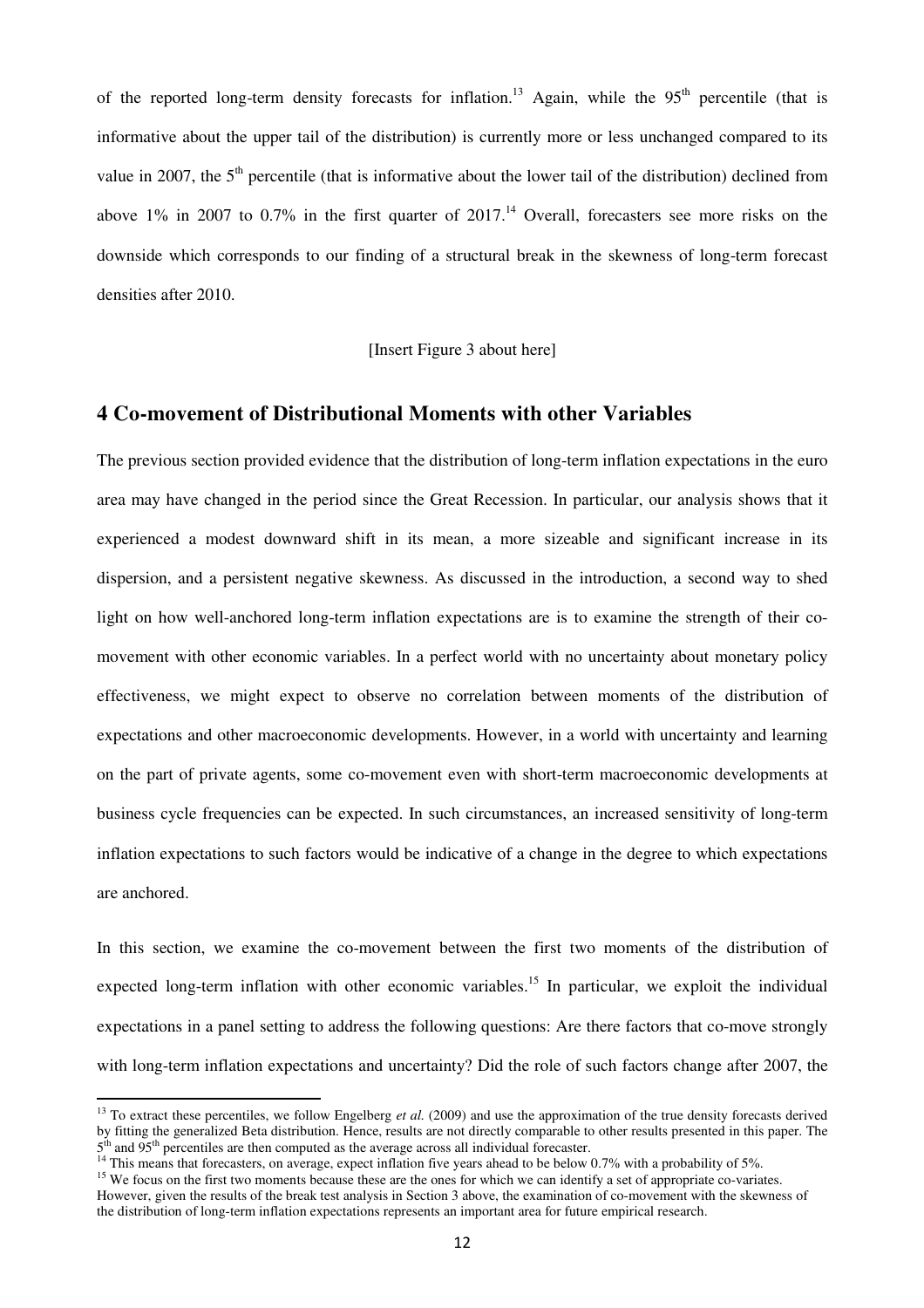year in which the financial crisis began to unfold? Can we identify any coincidences between recent monetary policy events – such as the hitting of the ELB on nominal interest rates or the introduction of non-standard monetary policies – and changes in the first two moments of the distribution? We first present the results for the mean and then turn to the analysis of the variance.

### **4.1 Long-term Mean Inflation Expectations**

To examine the co-movement between mean expectations and other macroeconomic developments, we consider the following set of variables: First we consider, forecaster specific short- and medium-term inflation expectations at horizons of 1 and 2-years ahead  $(dE_i[\pi(1y)]_t$  and  $dE_i[\pi(2y)]_t$ ). In addition, we look at the reaction of long-term expectations to past short- and medium-term forecast errors for inflation, again at the individual level  $(\pi - E_i[\pi(1y)]_{t-4}$  and  $\pi - E_i[\pi(2y)]_{t-8}$ ). To capture perceived structural changes linked to possible concerns about secular stagnation and deflationary equilibria, we include the change in long-term expectations for GDP growth  $(dE_i[\text{GDP}(5y)]_t)$  and the unemployment rate  $(dE<sub>i</sub>[U(5y)]<sub>t</sub>)$  from the SPF. In the spirit of Levin *et al.* (2004) who show that long-term inflation expectations in the US and the euro area were highly correlated with a slow moving average of inflation over the period 1994 to 2003, we also consider an inflation "performance gap" as the difference between recent long-term expectations and a (five-year) moving average of past inflation  $(MA(\pi)_{t-1} E_i[\pi(5y)]_{t-1}$ ). In addition to these individual-specific variables, we also consider the possible comovement with factors that are common across forecasters, such as shocks to the inflation process itself as reflected in the recently observed change in the inflation rate  $(d\pi_{t-1})$  and in oil prices  $(dOil_{t-1})$ .<sup>16</sup> Also, we consider the change in the volume of the ECB's balance sheet  $(dCBBS_{t-1})$  as a monetary policy indicator that is associated with recent quantitative easing, with the expectation that an expansion of the balance sheet might potentially lead agents to change their expectation of the long-term inflation rate upwards. To control for important monetary policy changes, we additionally include a dummy variable for quarters following the announcement of important non-standard monetary policies  $(MPA_t)^{17}$  and a dummy capturing the hitting of the effective lower bound  $(ELB<sub>t</sub>)$ .<sup>18</sup>

l

<sup>&</sup>lt;sup>16</sup> Beechey *et al.* (2011) and Badel and McGillicuddy (2015) document a substantial co-movement of long-term US inflation expectations with oil prices.

The events are: the introduction of enhanced credit support on May 7, 2009; the introduction of the Security Market Program (SMP) on May 10, 2010; the introduction of the Outright Monetary Transaction (OMT) program on August 2, 2012; the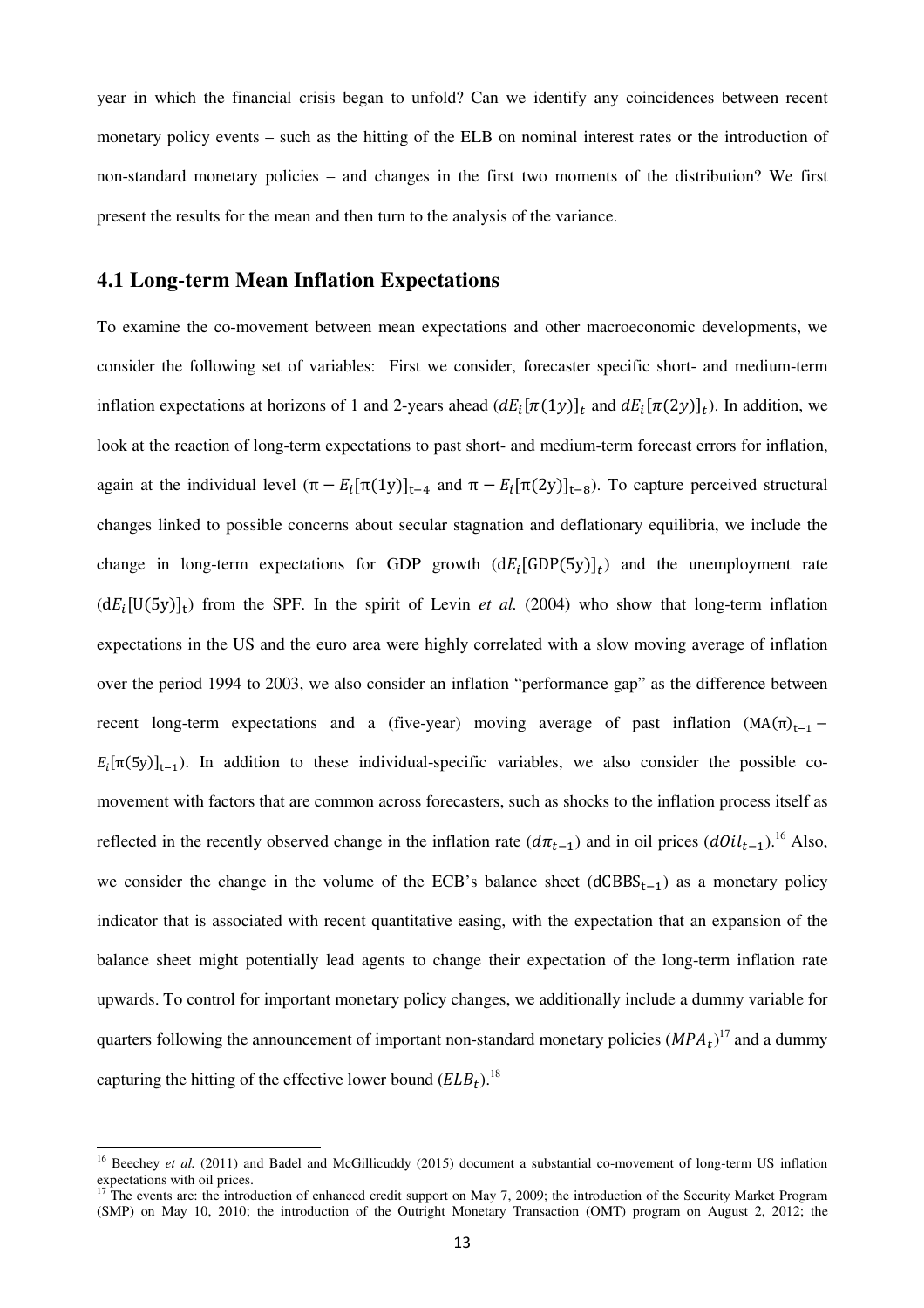We use an unbalanced pooled panel regression with fixed effects to look at the co-movement discussed above and to test whether the correlation structure has changed since the Great Recession. Let  $\Delta \pi_{i,t+20|t} = \pi_{i,t+20|t} - \pi_{i,t-1+20|t-1}$  denote the change in the long-term inflation expectation of an individual forecaster. We regress this change on forecaster-specific fixed effects and the set of proposed co-variates. Collecting the forecaster specific variables in a vector  $X_{i,t}$  and the common co-variates in  $Y_t$ , the linear panel regression is given by

$$
(4.1)\quad \Delta \pi_{i,t+20|t} = \alpha_i + MPA_t \beta_{MPA} + ELB_t \beta_{ELB} + X_{i,t} \beta_X + Y_t \beta_Y + \varepsilon_{i,t}
$$

where  $\varepsilon_{i,t}$  is an error term that we allow to exhibit both spatial and temporal correlation (Driscoll and Kraay 1998).<sup>19</sup> The parameter vectors  $\beta_{MPA}$ ,  $\beta_{ELB}$ ,  $\beta_X$  and  $\beta_Y$  measure the extent to which long-term expectations co-move with the other variables. For perfectly anchored inflation expectations, we would expect the effect of the two dummy variables to be insignificant and also both  $\beta_X = 0$  and  $\beta_Y = 0$ .

Before proceeding to the results of this full panel analysis, it is of interest to examine the simple bi-variate co-movement in our dataset. Table 2 reports some basic summary statistics depicting the pair-wise correlations between mean expectations and the above-proposed regressors. Because we are dealing with panel data, we can distinguish between the total correlation which is based on the pooled data set, the between-forecaster correlation which is the correlation between the sample averages for individual forecasters, and the within correlation which we compute as the mean of the correlations obtained for each forecaster individually. From an economic point of view, the latter is of greatest interest because expectations are formed at the individual level. We show the mean, minimum,  $10<sup>th</sup>$  percentile,  $90<sup>th</sup>$ percentile and maximum value for those forecasters in our sample with at least 8 observations. Total and between correlations that are statistically significant are marked with  $\dot{\,}$ . The last two columns of Table 2 indicate which fraction of forecaster-specific correlations is significantly different from zero or significantly different from zero *and* positive (both as a % of the total number of forecasters for which we can compute the pair-wise correlations).  $\overline{a}$ 

introduction of forward guidance on July 4, 2013; and the introduction of the enhanced asset purchase program (APP) on January 22, 2015.

<sup>&</sup>lt;sup>18</sup> This dummy takes a value of one for the two survey rounds that follow the dates when the ELB was reached for the ECB deposit rate (on July 11, 2012) and for the main financing rate (on June 5, 2014), respectively, and zero otherwise.

<sup>&</sup>lt;sup>19</sup> Given that forecasters form their predictions simultaneously and that professional forecasts are usually found to be subject to information rigidities (Coibion and Gorodnichenko, 2012; Dovern *et al.*, 2015), which cause forecast revisions to be autocorrelated, both features are important. Ignoring them and assuming independently distributed error terms is likely to results in an underestimation of the true long-term covariance.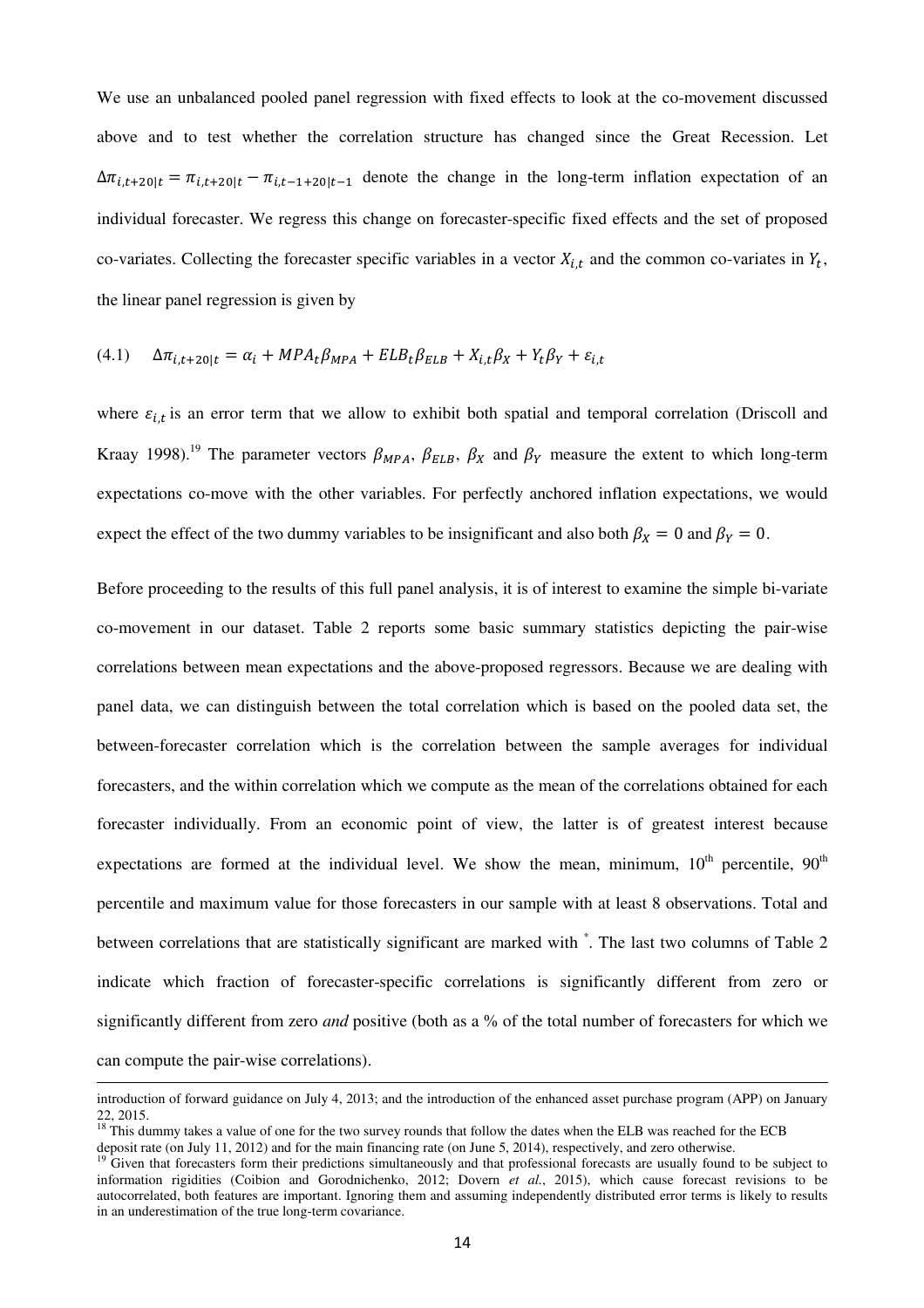From the ten variables that we consider, nine have a significant total correlation with the change in longterm inflation expectations, suggesting that long-term inflation expectations are not perfectly anchored but indeed get revised frequently in response to shocks. These correlations range from 0.05 (in absolute values) to 0.31 (see Table 2). More interestingly, however, are the within correlations that provide a more nuanced picture. While the mean correlation is higher (in absolute values) in all cases than the corresponding total correlation, for most variables a relatively small fraction of the underlying correlations are significantly different from zero. For example, less than 10% are so in the case of both lagged forecast errors, the change in inflation, the change in oil prices, and the change in the volume of the ECB' balance sheet. We obtain the largest fraction of significant correlations in the case of short- and medium-term inflation expectations (17.3% and 26.9%, respectively) and the central bank performance index (26.9%). Looking at the last column of Table 2 it is evident that the significant co-movements usually have the expected sign. For example, for all of the 26.9% of forecasters with a significant co-movement with the inflation performance gap, the correlation implies that a deviation of actual inflation above the central bank's target is associated with an upward revision in long-term inflation expectations. One exception is the co-movement with the change in long-term growth expectations which is negative in almost one third of the significant cases. In terms of heterogeneity across forecasters we see a wide range of estimates, ranging from substantially negative to very large positive correlations in all but one case.

#### [Insert Table 2 about here]

Table 3 lists the results of estimations of equation (4.1). Specification (1) reports full sample results. To avoid a potential problem of multicollinearity between the change in the inflation rate and the change in oil prices, we drop the latter variable from the panel estimation in line with the idea that the impact of oil prices can be adequately captured through its effects on headline inflation. Specification (2) allows all parameters in the equation (except for the fixed effects) to break after 2007Q3, which we chose because it represents the start of the Great Recession and the launch of monetary policy measures aimed at mitigating turbulences in financial markets. Note that results in the second and third column refer to one regression and are listed in two columns only for expositional purposes.

[Insert Table 3 about here]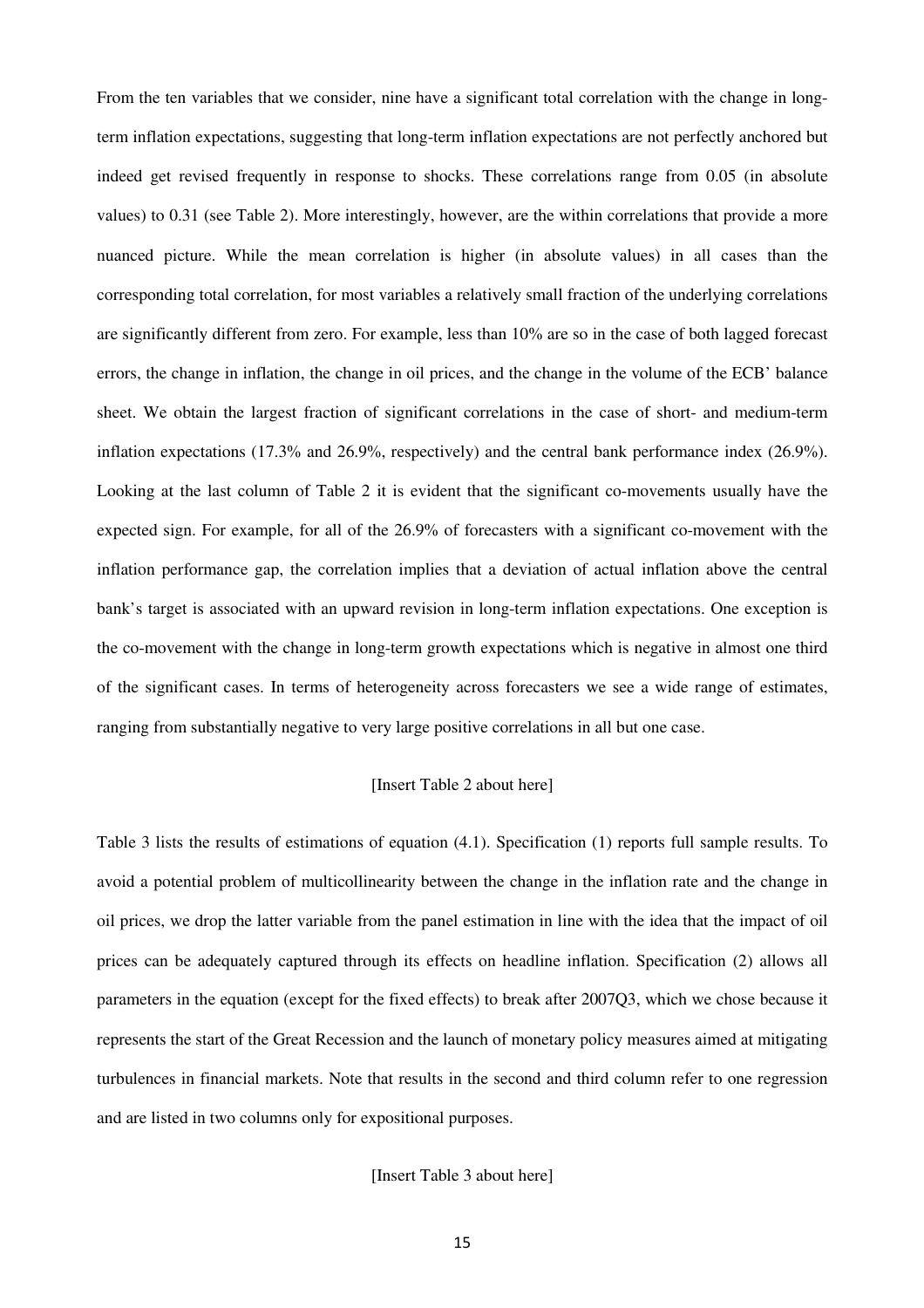Looking first at the full sample results, we observe that only few of the marginal correlations remain significantly different from zero. In particular, those are the correlations with the change in 2-year inflation expectations and with the inflation performance gap. For example, long-term inflation expectations are revised by roughly 0.17 pp, on average, when two-year-ahead expectations move by 1 pp. Thus, the co-movement is relatively strong, supporting evidence from US household expectations provided by Dräger and Lambla (2013). According to the estimated parameter values, a 1.0 pp deviation of the past inflation trend above the announced price stability objective is associated with an upward revision in long-term inflation expectations of just below 0.15 pp. This highlights the importance of actually hitting the inflation target in the medium-run if long-term inflation expectations are to be stabilised. The observed co-movement is in line with macroeconomic theories which allow for uncertainty about the central bank objective. For example, if private agents are uncertain about the true inflation objective held by the central bank they may adjust their long-term inflation expectations upward in response to past inflation trends (see, for example, Beechey *et al*, 2011).

In our panel regression results, we also find some quantitatively less important but significant comovement with the change in actual inflation.<sup>20</sup> The only other significant parameter estimate corresponds to the change in the size of the ECB's balance sheet. The negative sign appears counterintuitive at first and demonstrates that the estimates should not be interpreted causally. In this particular case, a valid interpretation is not that expanding the balance sheet causes inflation expectations to decline. Instead reverse causality is the most plausible explanations, and also, possible omitted variable bias. For example, a plausible explanation of the negative co-movement is that the ECB anticipated a decline in expectations and responded with expansionary measures that were associated with an expansion of the balance sheet. On the other hand, both the ECB and the forecasters included in our panel could simply respond to macroeconomic news that we do not capture with our variable selection. Turning to the additional monetary policy dummies, we find no evidence for any impacts on our measure of mean long-term expectations. This implies that the hitting of the ELB or the announcement of non-standard measures were not immediately followed by a change in inflation expectations. This result is not so surprising given the other controls and co-movement that we have captured in the regressions. For example, it is entirely

 $\overline{a}$ 

<sup>&</sup>lt;sup>20</sup> This is in contrast to Beechey *et al.* (2011) who find a response of long-term inflation expectations to inflation news for the US but not for the euro area. However, the sample period used in this study did not cover the period associated with the aftermath of the Great Recession.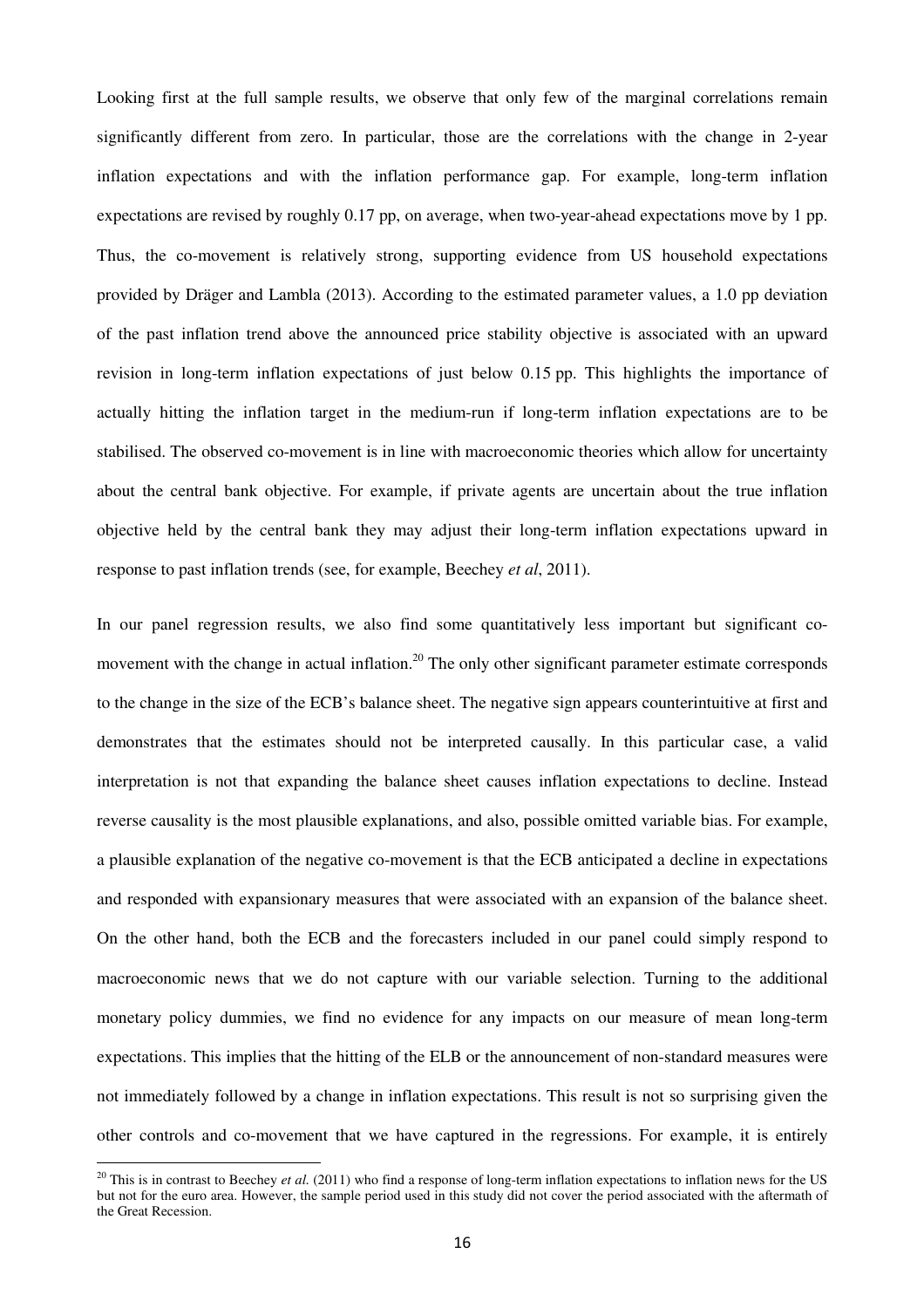plausible that the effects of the ELB and the announcement of non-standard measures are captured via the co-movement with 2-year-ahead expectations. The result may also be due to the low frequency of the SPF data which makes it harder to connect changes in expectations to specific events. Based on data of higher frequency around such announcements, Karadi (2017) shows that non-standard measures by the ECB may have helped to prevent long-term inflation expectations from becoming unanchored after 2013.

The second set of estimates suggests that the estimated co-movement did not change much after the Great Recession. An F-test of the joint hypothesis that none of the model's coefficients exhibits a structural break in 2007 does not reject this hypothesis. Testing each of the coefficients separately reveals that the coefficient change is significantly different from zero only in the case of the change in the ECB's balance sheet.<sup>21</sup> The pre-2007 estimate is strongly negative and highly significant, suggesting that this period also drives the full-sample results.<sup>22</sup> In contrast, the estimate for the sample since 2007Q4 is much smaller and only significant at the 10% level. Another interesting effect in the post crisis sample is a negative correlation of mean inflation expectations with changes in long-term unemployment expectations that are not already captured by the other co-variates. Such negative co-movement is consistent with concerns about secular stagnation, with simultaneously higher expectations for long-term unemployment being associated with weak overall inflation expectations. The impact is, however, quantitatively small compared with the co-movement with other variables.

In summary, the panel regressions suggest that the process governing the mean of the distribution of longterm inflation expectations is far away from a simple stylized case where the inflation objective is a universal constant and where there is "blind faith" in the ability of the central bank to achieve this objective. Instead, this process is more in line with theories emphasising uncertainty about the monetary policy transmission mechanism in which agents update their beliefs about long-term inflation in response to relevant shocks. However, there is no evidence of a substantially higher sensitivity to the main covariates following the Great Recession. This result is also in line with previous results in Section 3, where we identified at most only weak evidence that mean inflation expectations had declined following the

l

 $21$  These results are clearly a reflection of the major structural break in the balance sheet data after the onset of the financial crisis; changes in the balance sheet size were very small and regular before 2007 and larger and also more volatile afterwards.<br><sup>22</sup> Given that changes in the circular 1,<sup>1</sup>

<sup>22</sup> Given that changes in the size of the balance sheet during this period were largely determined endogenously by the demand for currency and the minimum reserve requirements, the observed correlation should not be interpreted as a genuine "policy effect".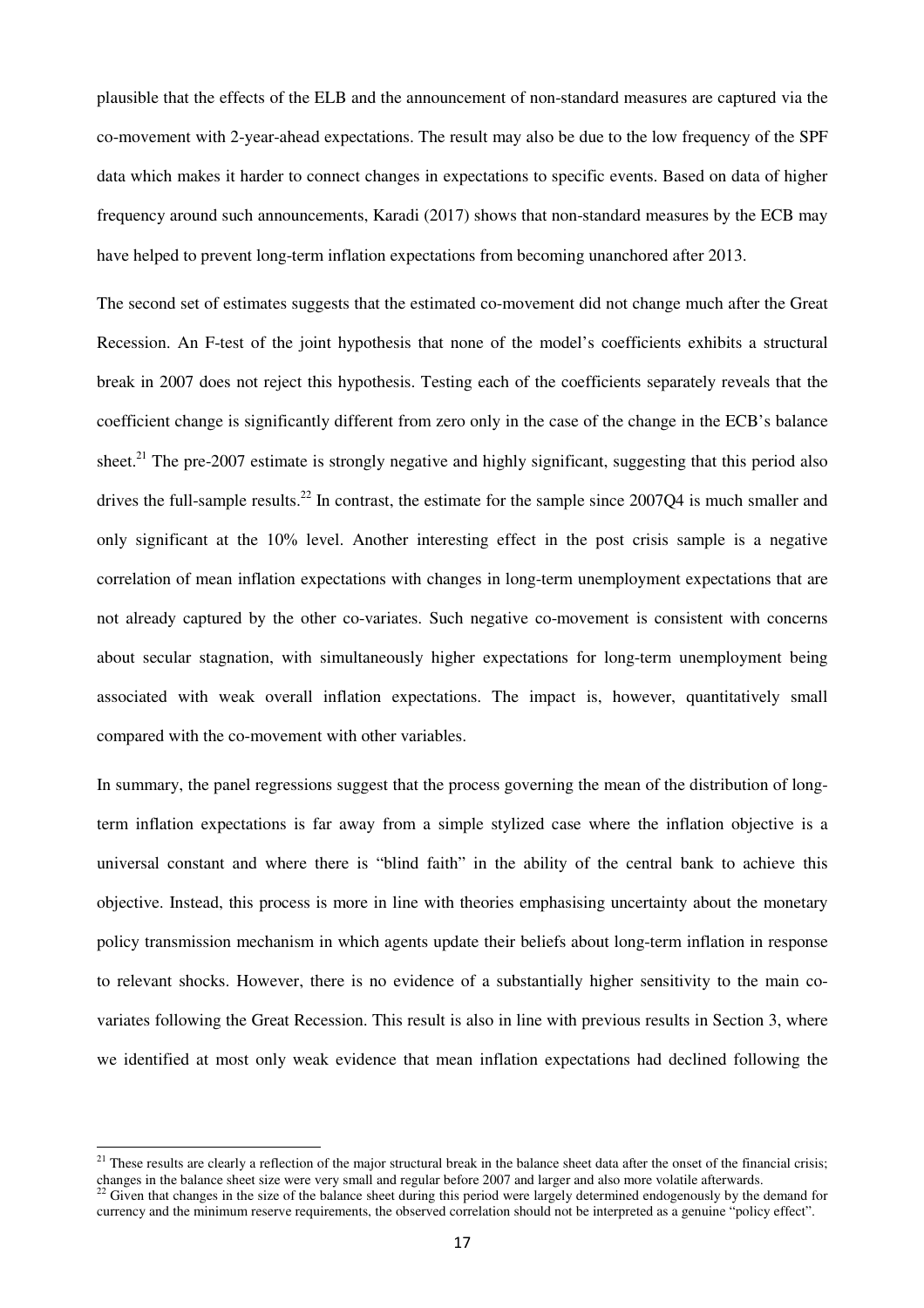Great Recession. At the same time, the co-movement that we have identified highlights that the anchoring of the mean of this distribution can in no way be taken for granted.

## **4.2 Long-term Inflation Uncertainty**

We now turn to the co-movement of long-term inflation uncertainty with other variables. We follow the same analytic approach but adjust the set of variables that we consider to correspond to the new variable of interest. In particular, we now look into the co-movement with the change in short- and medium-term inflation uncertainty (instead of expectations), and with the *absolute value* of lagged forecast errors and the difference between recently held long-term expectations and the five year moving average of past inflation. We also consider the co-movement with long-term uncertainty about growth and the unemployment rate (instead of expectations), and with the *absolute value* of changes in the inflation rate, oil prices and the size of the ECB balance sheet size. As with mean expectations, we use a panel regression to analyse co-movements of long-term inflation uncertainty to the considered variables jointly. Denoting by  $\Delta \sigma_{i,t+20|t}^2 = \sigma_{i,t+20|t}^2 - \sigma_{i,t-1+20|t-1}^2$  the change in the long-term inflation uncertainty of an individual forecaster, we use - analogously to equation  $(4.1)$  - the following panel specification:

$$
(4.2) \quad \Delta \sigma_{i,t+20|t}^2 = \alpha_i^* + MPA_t \beta_{MPA}^* + ELB_t \beta_{ELB}^* + X_{i,t}^* \beta_X^* + Y_t^* \beta_Y^* + \varepsilon_{i,t}^*
$$

where  $X_{i,t}^*$  denotes the set of appropriately transformed forecaster specific covariates and  $Y_t^*$  the set of covariates that are common across forecasters. As a precursor to the results of the main panel regressions, we again present the between and within forecaster pairwise correlations with the 10 variables considered (Table 4). There is evidence of substantial and significant co-movement between long-term inflation uncertainty and short- and medium-term inflation uncertainty (total correlation of 0.39 and 0.52 respectively), long-term uncertainty about growth (0.53), and long-term uncertainty about the unemployment rate (0.44). Thus, uncertainty about the inflation rate in the long-term co-moves primarily with uncertainty about the nearer-term inflation outlook and with uncertainty relating to real prospects for growth and unemployment. Also the corresponding within forecaster co-movement is high for each of these four variables. Heterogeneity across forecasters is again large, but roughly one quarter to one third of individual forecasts exhibit correlations that are significantly different from zero and, of these, the overwhelming number of cases have the expected positive sign.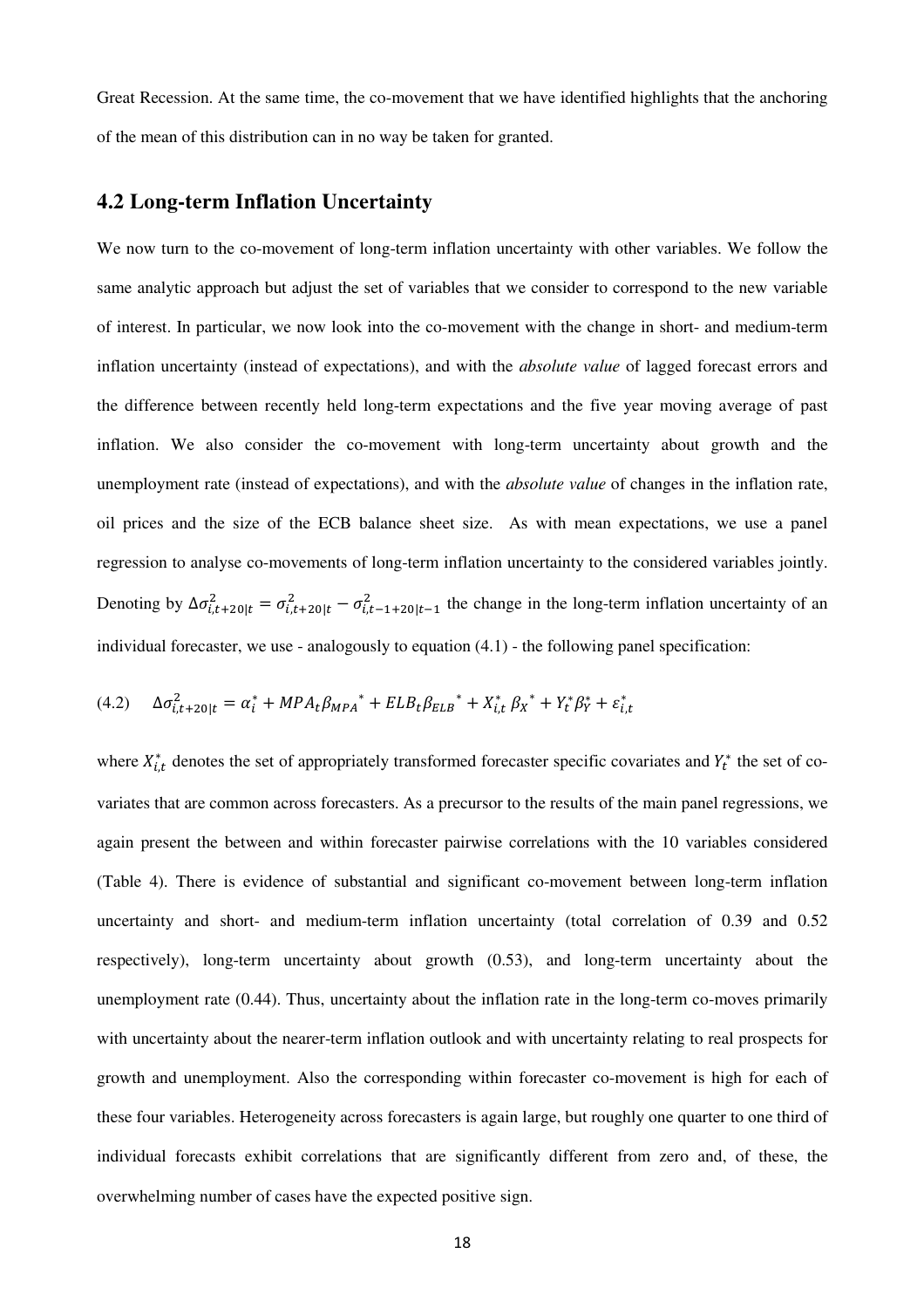Table 5 reports the results of estimations of equation (4.2). Overall and compared to mean expectations, a higher share of variation of long-term inflation uncertainty can be explained by movements in the covariates considered in our study ( $\mathbb{R}^2$  of 0.39 for the full sample). The main findings are as follows: First, long-term inflation uncertainty co-moves strongly with inflation uncertainty at a two-year horizon. Second, absolute changes in the current inflation rate are positively correlated with long-term inflation uncertainty. Thirdly, we find a strong and highly significant positive co-movement with the perceived uncertainty about long-term growth rates and the long-term unemployment outlook.

The panel regressions for uncertainty also reveal some important co-movement with the indicators linked to monetary policy. In the full specification, active monetary policy – associated with large changes in the volume of the assets held by the ECB – tends to be associated with, on average, a reduction in long-term inflation uncertainty. This result suggests that monetary policy has, in absolute terms, contributed to reducing inflation uncertainty over our sample. However, when one considers the persistent rise in longterm uncertainty highlighted in Section 3, monetary policy was not able to fully insulate long-term inflation uncertainty from the other factors discussed above. Looking at the coefficients corresponding to the monetary policy dummies, we find that the announcement dates for non-standard measures were generally associated with an increase in inflation uncertainty although this effect is quantitatively less important than the above-mentioned downward effects. On the one hand, this might indicate that the announcement of these monetary policy measures, as a side effect, led to a slight increase in long-term inflation uncertainty because forecasters had no historical experience on which to assess their transmission and the long-term implications for inflation. However, the co-movement may also reflect factors that our regression have failed to control for and which simultaneously led to an increase in uncertainty and to the monetary policy announcements of in these quarters.

#### [Insert Table 5 about here]

The second specification in Table 5 that allows for a break in the coefficients after 2007 reveals that many of the above effects are common to both sub-samples and that the estimated coefficients do not change dramatically. There are, however, three exceptions: First, the correlation with medium-term (2-year) inflation uncertainty drops significantly after 2007. Second, we also find a positive correlation with short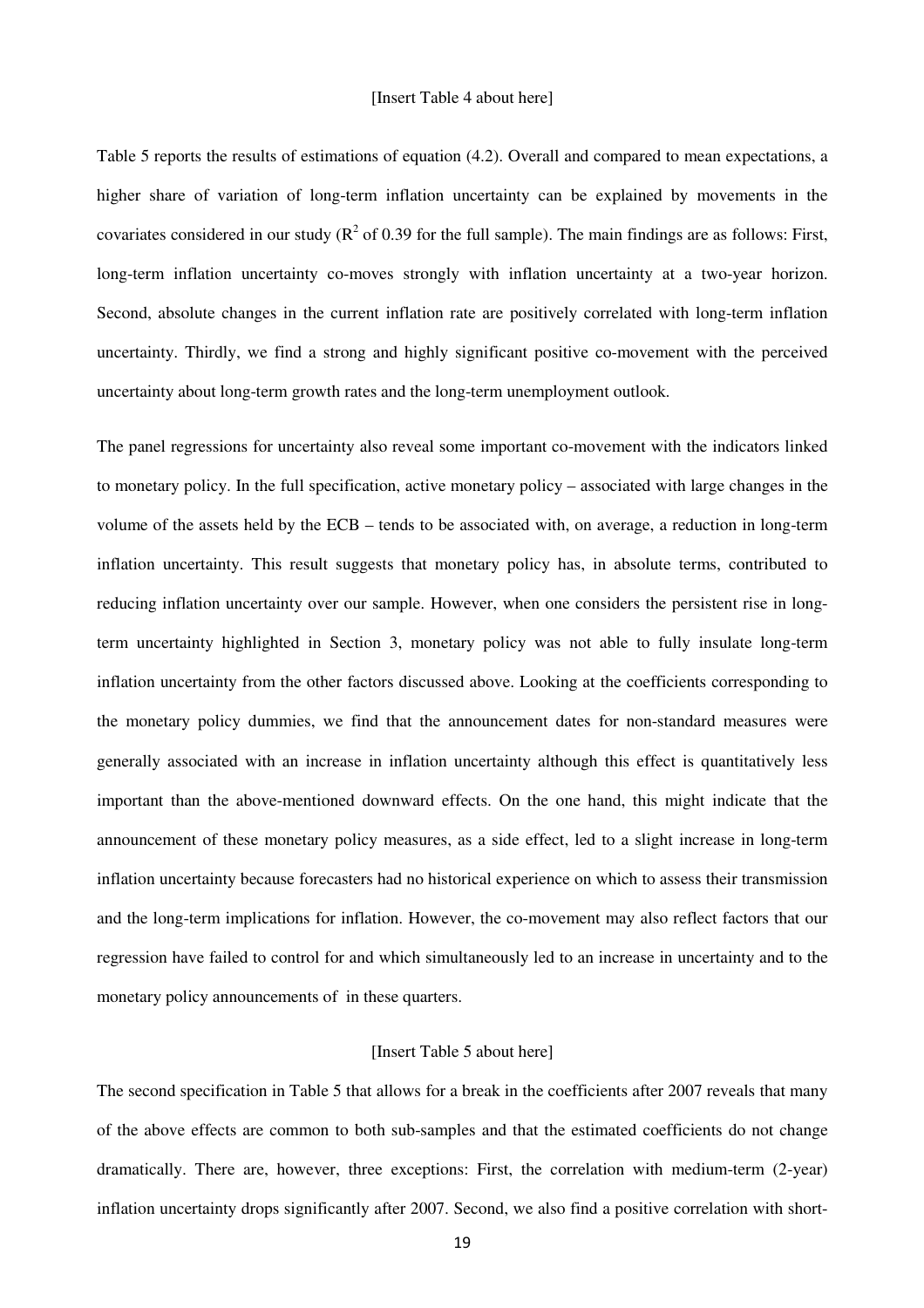term (1-year) inflation uncertainty after 2007 that was not observed prior to the Great Recession. Finally, the negative correlation with volume changes of the central bank balance sheet is no longer significantly different from zero in both sub-samples. The joint hypothesis that none of the coefficients change after 2007 is not rejected (p-value: 0.19). Thus, similar to our results for mean expectations, we do not find evidence of an unanchoring of the distribution that is associated with an increased in the co-movement of long-term inflation uncertainty with other variables after the Great Recession. Nonetheless, the comovement that we do identify highlights a number of potentially important forces that may be behind the rise in long-term inflation uncertainty that was highlighted in Section 3.

## **5 Discussion and Conclusions**

In this paper we have exploited microdata to study the key properties of the distribution of long-term inflation expectations in the euro area and the co-movement of key moments of this distribution with other variables. Our primary purpose has been to assess the extent to which the Great Recession and its aftermath, including the onset of a period in which the effective lower bound on nominal interest rates started to bind, led to any perceptible changes in this distribution. Our main findings add to the recent evidence provided in Autrup and Grothe (2014), Strohsal and Winkelmann (2015) and Speck (2016) and fall into three broad categories which we discuss below.

First, and in contrast to most existing studies which have focused only on mean expectations or representative indicators extracted from financial markets, our analysis jointly targets the first four moments of this distribution. Hence, we can provide additional information about how long-term inflation uncertainty, the balance of long-term inflation risks and the risk of extreme inflation events may have changed since the Great Recession. We find significant breaks in each of the first three moments of the distribution and all of them point toward a heightened risk of lower inflation outcomes. Although we document a small downward shift in the mean long-term inflation expectations around 2013 toward the end of our sample, the most likely inflation outcome as represented by the mode of the distribution has been much more stable. Also, both the mean and the mode remain aligned with the ECB's definition of its price stability objective of "below but close to 2.0%".Importantly, however, our analysis of higher moments of the distribution points to a reduction in how tightly expectations are anchored at that level. For example, we document a substantial increase in uncertainty about long-term inflation prospects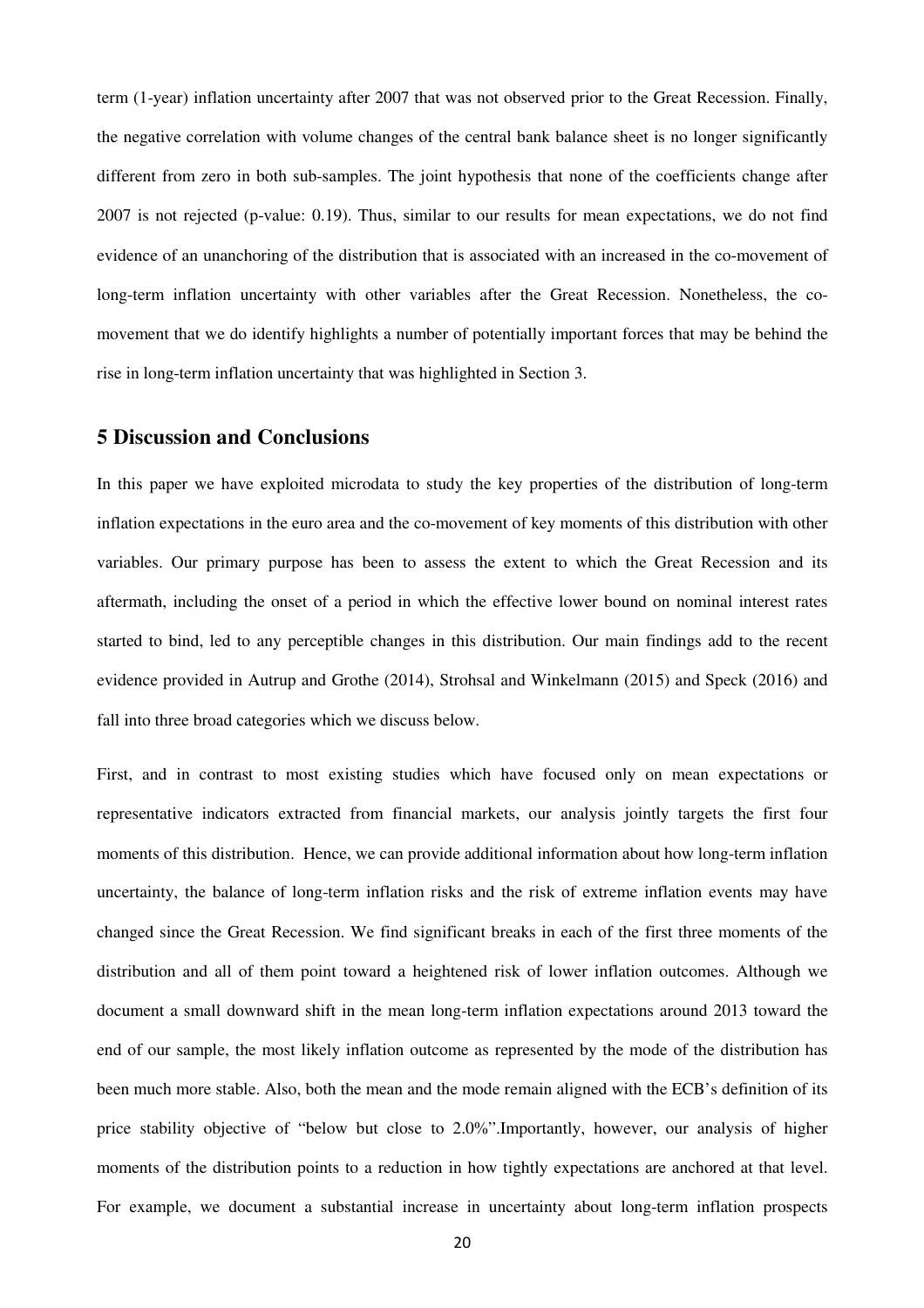compared with the period prior to the Great Recession and also a tendency towards a negatively skewed long-term distribution. The finding of a negatively skewed distribution is precisely what is predicted by macroeconomic models which incorporate a lower bound constraint on nominal interest rates (see, for example, Coenen and Warne, 2014 or Hills *et al.*, 2016).

Second, our study has uncovered substantial co-movement between the first two moments of the distribution of long-term inflation expectations and various macroeconomic indicators, including other expectations and indicators capturing the effects of monetary policy. Such co-movement implies that the process governing the distribution is far away from a simple stylized case where the inflation objective is a universal constant and where there is "blind faith" in the ability of the central bank to achieve this objective. Instead, the co-movement that we identify is in line with theories in which agents update their beliefs about long-term inflation in response to certain shocks (Orphanides and Williams, 2004 and 2007). For example, we find that persistent periods of lower than expected inflation are associated with a downward revision in long-term inflation expectations. In this sense, our results suggest that long-term inflation expectations are not completely forward looking. Ultimately, they tend to be influenced by the ex post historical track record of the central bank relative to its announced objective. Such results provide strong support for recent concerns about inflation remaining "too low for too long" (e.g., Draghi, 2014) and the motivation behind unconventional monetary policies aimed at avoiding a persistent undershooting of the price stability objective. Regarding our central question, however, these mechanisms existed also prior to the Great Recession and, overall, they do not appear to have strengthened in its aftermath.

Thirdly, our analysis sheds light on how forecasters' update their assessment of long-term inflation uncertainty in response to macroeconomic developments. Factors which influence this assessment include the volatility in recent inflation rates and perceptions of increased inflation uncertainty at shorter horizons. Also, calling to mind the correlated long-term risks associated with the prospect of secular stagnation discussed in Summers (2014) and Eggertson and Mehrotra (2014), our results suggest that longer-term uncertainty about growth and unemployment can spill over into increased uncertainty about long-term inflation. Such mechanisms help explain the large upward shift in long-term inflation uncertainty in the euro area following the Great Recession. Concerning the role of recent non-standard monetary policies, our sample is such that we must limit ourselves to an assessment of how inflation uncertainty changed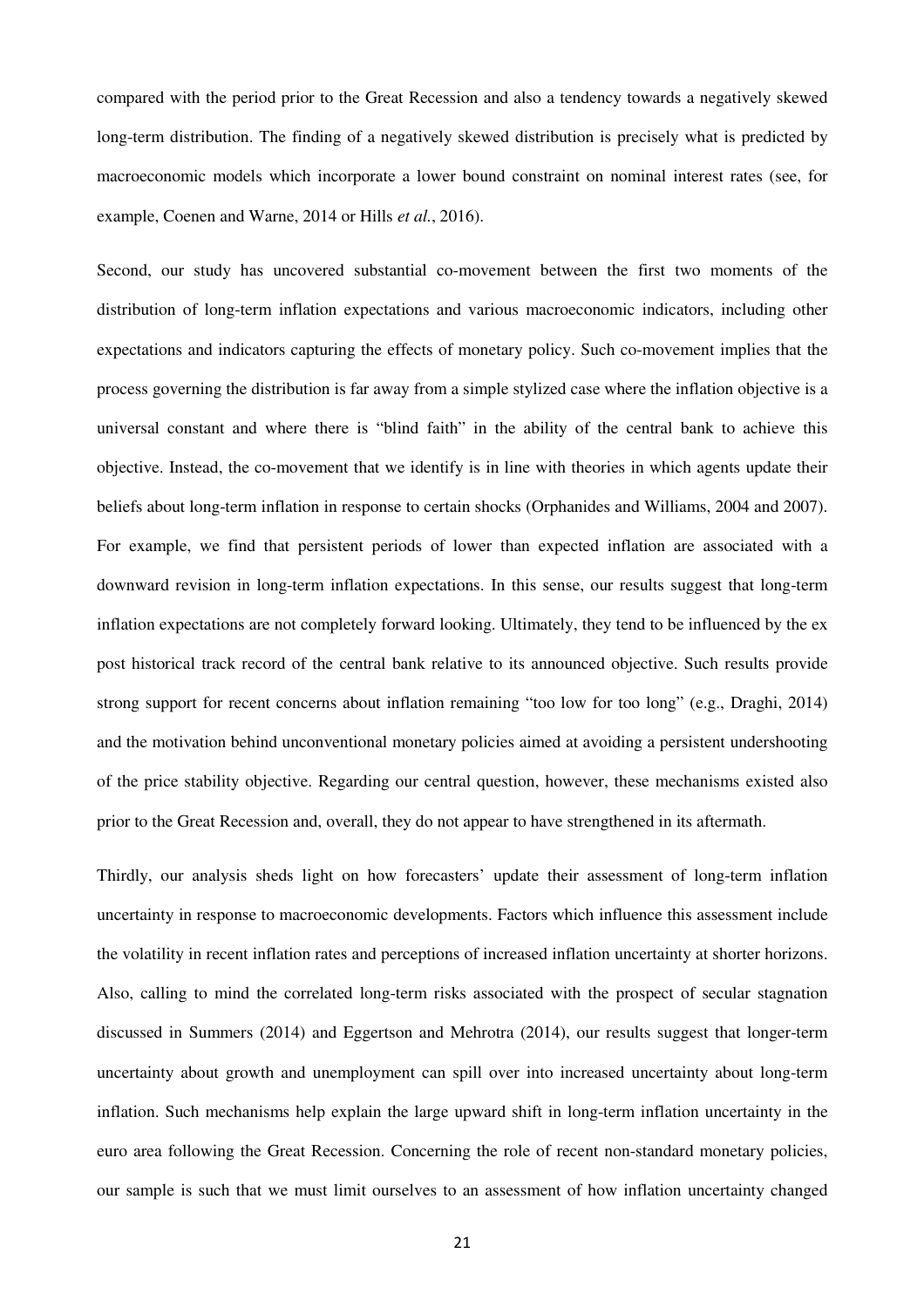after key monetary policy announcements. Once we control for other factors, we find that the announcement dates for non-standard measures were generally followed by a modest increase in inflation uncertainty. Although this result must be interpreted with caution, it may highlight how such measures led to a slight increase in long-term inflation uncertainty because forecasters had no historical experience on which to assess their transmission and the long-term implications for inflation.

In conclusion, by focussing on the full distribution and by exploiting individual level data, we have been able to make an innovative contribution to the empirical literature trying to understand the process governing the formation of long-term inflation expectation. Nonetheless, a number of open questions remain for future research. These include a careful analysis of which causal effects the different measure implemented recently by the ECB had on key features of long-term inflation expectations and an analysis of whether expectations of other agents such as private households or financial market participants show similar tendencies to the ones that we have identified. Lastly, many of our finding are well-predicted by macroeconomic theory stressing the effects of uncertainty about monetary policy and the implications of constraints such as the lower bound on nominal interest rates. However, further work is needed to jointly model monetary policy, the business cycle, and the formation of inflation expectations in ways which can help identify more precisely the causal mechanisms that may be behind our empirical results.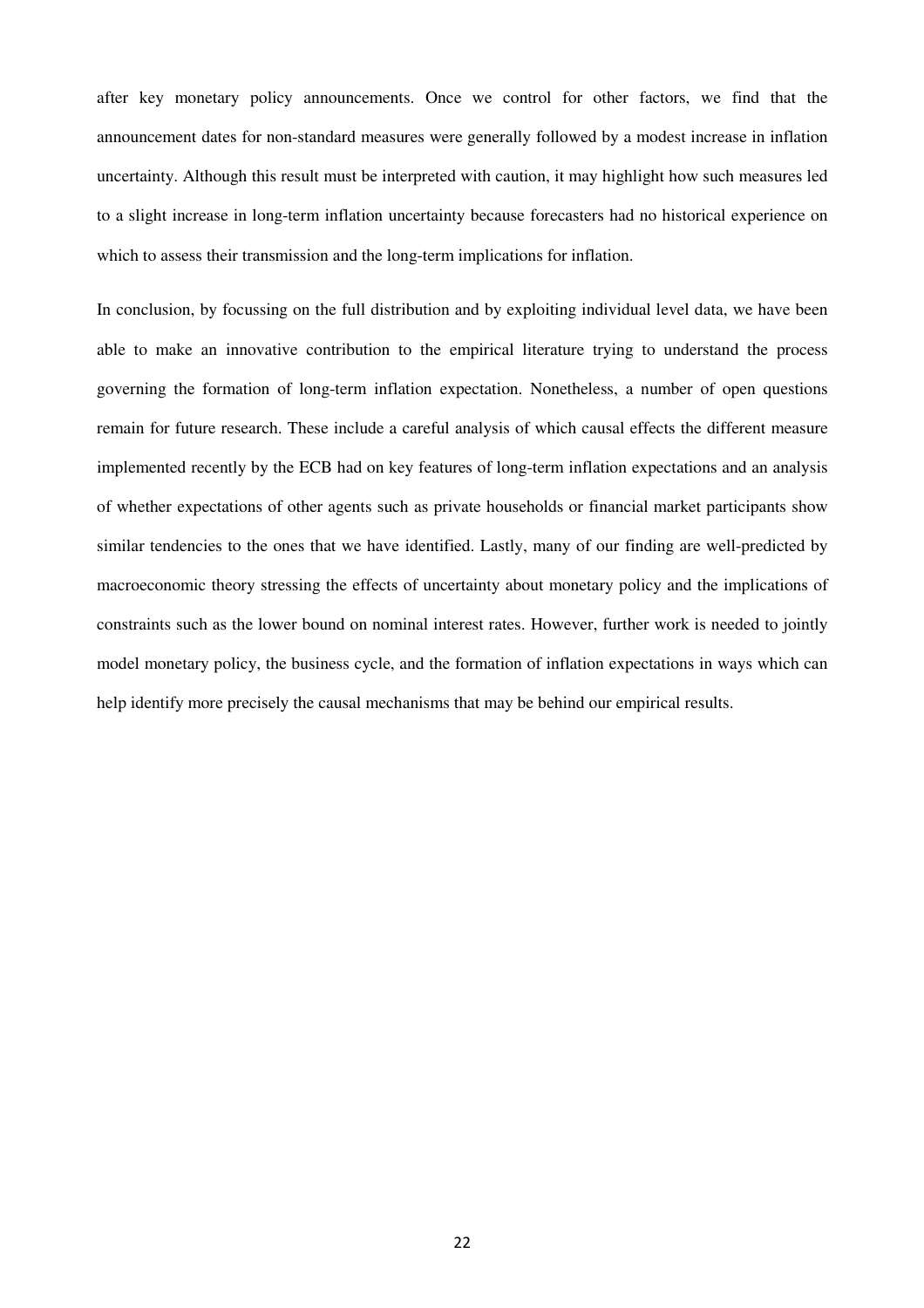#### **References**

- Andrade, P., E. Ghysels, and J. Idier (2012), Tails of Inflation Forecasts and Tales of Monetary, Document de Travail, 407, Banque de France, Paris.
- Aruoba, S. B. and F. Schorfheide (2015), Inflation During and after the Effective Lower Bound, Paper prepared for the 2015 Jackson Hole Economic Policy Symposium.
- Autrup, S. L. and M. Grothe (2014), Economic Surprises and Inflation Expectations: Has Anchoring of Expectations Survived the Crisis?, Working Paper Series 1671, European Central Bank, Frankfurt.
- Badel, A. and J. McGillicuddy (2015), Oil Prices and Inflation Expectations: Is There a Link?, *The Regional Economist*, Federal Reserve Bank of St. Louis, July 2015, 12-13.
- Ball, L, Gagnon P., P. Honohan, and S. Krog (2016), What Else Can Central Banks do?, Geneva Reports on the World Economy, No. 18, ICMB and CEPR.
- Bai, J. and P. Perron (1998), Estimating and Testing Linear Models with Multiple Structural Breaks, *Econometrica*, 66(1), 47-78.
- Bai, J. and P. Perron (2003), Computation and Analysis of Multiple Structural Change Models, *Journal of Applied Econometrics*, 18(1), 1-22.
- Beechey, M. J., B. K. Johannsen, and A. T. Levin (2011), Are Long-Run Inflation Expectations Anchored More Firmly in the Euro Area than in the United States?, *American Economic Journal: Macroeconomics*, 3(2), 104-129.
- Benhabib, J., S. Schmitt-Grohé, and M. Uribe (2001), Monetary Policy and Multiple Equilibria, *American Economic Review*, 91(1), 167–186.
- Bodenstein, M., J. Hebden, and R. Nunes (2012), Imperfect Credibility and the Effective Lower Bound, *Journal of Monetary Economics*, 59(2), 135–149.
- Busetti, F., G. Ferrero, A. Gerali, and A. Locarno (2014), Deflationary Shocks and De-Anchoring of Inflation Expectations, Bank of Italy Occassional Paper, No. 252, November 2014.
- Ciccarelli, M. and J. A. García (2015), International Spillovers in Inflation Expectations, Working Paper Series 1857, European Central Bank, Frankfurt.
- Coenen G. and A. Warne (2014), Risks to Price Stability, the Effective Lower Bound, and Forward Guidance: a Real-Time Assessment, *International Journal of Central Banking*, 10(2), 7-54.
- Coibion, O. and Y. Gorodnichenko (2012), What Can Survey Forecasts Tell Us about Informational Rigidities?, *Journal of Political Economy*, 120, 116-159.
- van der Cruijsen, C. and M. Demertzis (2011), How Anchored Are Inflation Expectations in EMU countries?, *Economic Modelling*, 28(1-2), 281-298.
- Demertzis, M., M. Marcelino, and N. Viegi (2009), Anchors for Inflation Expectations, DNB Working Paper, No. 229, De Nederlandsche Bank, Amsterdam.
- Demertzis, M., M. Marcelino, and N. Viegi (2012), A Credibility Proxy: Tracking US Monetary Developments, *The B.E. Journal of Macroeconomics*, 12(1), Article 12.
- Dovern, J., U. Fritsche, P. Loungani, and N. Tamirisa (2015), Information Rigidities: Comparing Average and Individual Forecasts for a Large International Panel, *International Journal of Forecasting*, 31, 144- 154.
- Dräger, L. and M. J. Lamla (2013), Anchoring of Consumers' Inflation Expectations: Evidence from Microdata, KOF Working Papers, 13-339, ETH Zurich.
- Draghi, M. (2014), Monetary Policy in the Euro Area, speech by Mario Draghi at the Frankfurt European Banking Congress, Frankfurt am Main, 21 November 2014.
- Driscoll, J. and A. Kraay (1998), Consistent Covariance Matrix Estimation with Spatially Dependent Panel Data, *The Review of Economics and Statistics*, 80(4), 549-560.
- Ehrmann, M. (2015), Targeting Inflation from Below: How Do Inflation Expectations Behave?, *International Journal of Central Banking*, 11(S1), 213-249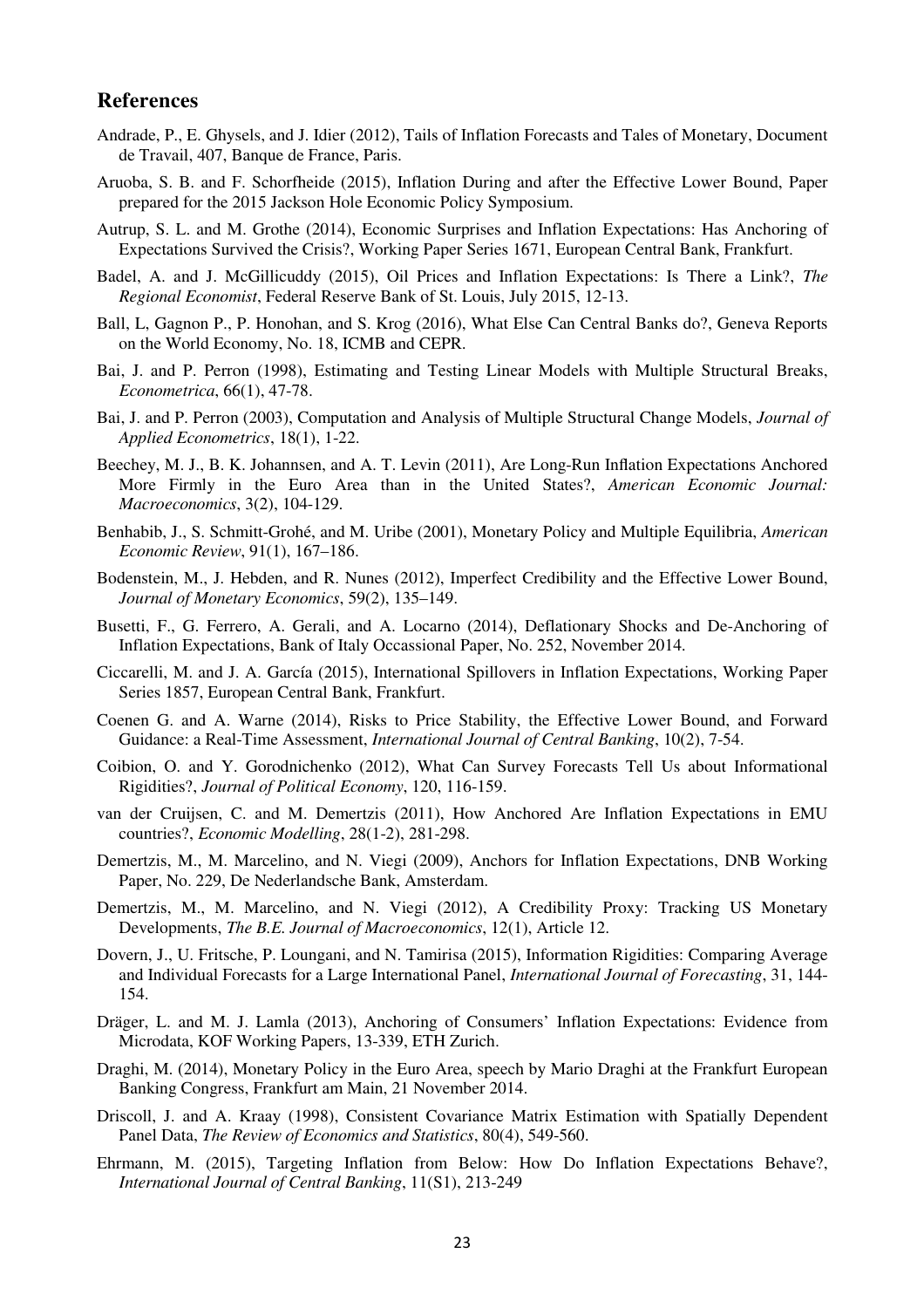- Eggertsson, G. B. and N. R. Mehrotra (2014), A Model of Secular Stagnation, Working Paper 20574, NBER Working Paper Series, October.
- Engelberg, J., C. F. Manski, and J. Williams (2009), Comparing the Point Predictions and Subjective Probability Distributions of Professional Forecasters, *Journal of Business and Economic Statistics*, 27(1), 30-41.
- Galati, G., S. Poelhekke, and C. Zhou (2011), Did the Crisis Affect Inflation Expectations?, *International Journal of Central Banking*, 7(1), 167–207.
- García, J. A. and A. Manzanares (2007), Reporting Biases and Survey Results. Evidence from European Professional Forecasters, ECB Working Paper Series, 836, European Central Bank.
- Gürkaynak, R. S., A. T. Levin, and E. Swanson (2010), Does Inflation Targeting Anchor Long-Run Inflation Expectations? Evidence from the U.S., UK, and Sweden, *Journal of the European Economic Association*, 8(6), 1208–1242.
- Hills, T. S., T. Nakata, and S. Schmidt (2016), The Risky Steady State and the Interest Rate Lower Bound, ECB Working Paper Series, 1913, European Central Bank.
- Karadi, P. (2017), The ECB's announcements of non-standard measures and longer-term inflation expectations, Research Bulletin No. 33, European Central Bank.
- Kenny, G., T. Kostka, and F. Masera (2015), Density Forecast Features and Density Forecast Performance: A Panel Analysis, *Empirical Economics*, 48(3), 1203-1231.
- Levin, A. T., F. M. Natalucci, and J. M. Piger (2004), The Macroeconomic Effects of Inflation Targeting, Review, Federal Reserve Bank of St. Louis, 86(4), 51-80.
- Lyziak, T and M. Palovita (2016), Anchoring of Inflation Expectations in the Euro Area: Recent Evidence Based on Survey Data, ECB Working Paper Series, 1945, European Central Bank.
- Mehrotra, A. and J. Yetman (2014), Decaying Expectations: What Inflation Forecasts Tell Us about the Anchoring of Inflation Expectations, BIS Working Papers, No. 464, Bank for International Settlements, Basel.
- Nautz, D. and T. Strohsal (2014), Are US Inflation Expectations Re-Anchored, SFB 649 Discussion Paper 2014-060, Humboldt University, Berlin.
- Orphanides, A. and J. C. Williams (2004), Imperfect Knowledge, Inflation Expectations, and Monetary Policy. In: Bernanke, B. S. and M. Woodford (edts), *The Inflation Targeting Debate*, 201-48, University of Chicago Press, Chicago.
- Orphanides, A. and J. C. Williams (2007), Inflation Targeting under Imperfect Knowledge, *Federal Reserve Bank of San Francisco Economic Review*, 1-23.
- Speck, C. (2016), Inflation Anchoring in the Euro Area, Discussion Paper No 04/2016, Deutsche Bundesbank.
- Strohsal, T. and L. Winkelmann (2015), Assessing the Anchoring of Inflation Expectations, *Journal of International Money and Finance*, 50, 33-48.
- Summers, L. (2014), US Economic Prospects, Secular Stagnation, Hysteresis and the Effective Lower Bound, *Business Economics*, 49(2), National Association for Business Economics.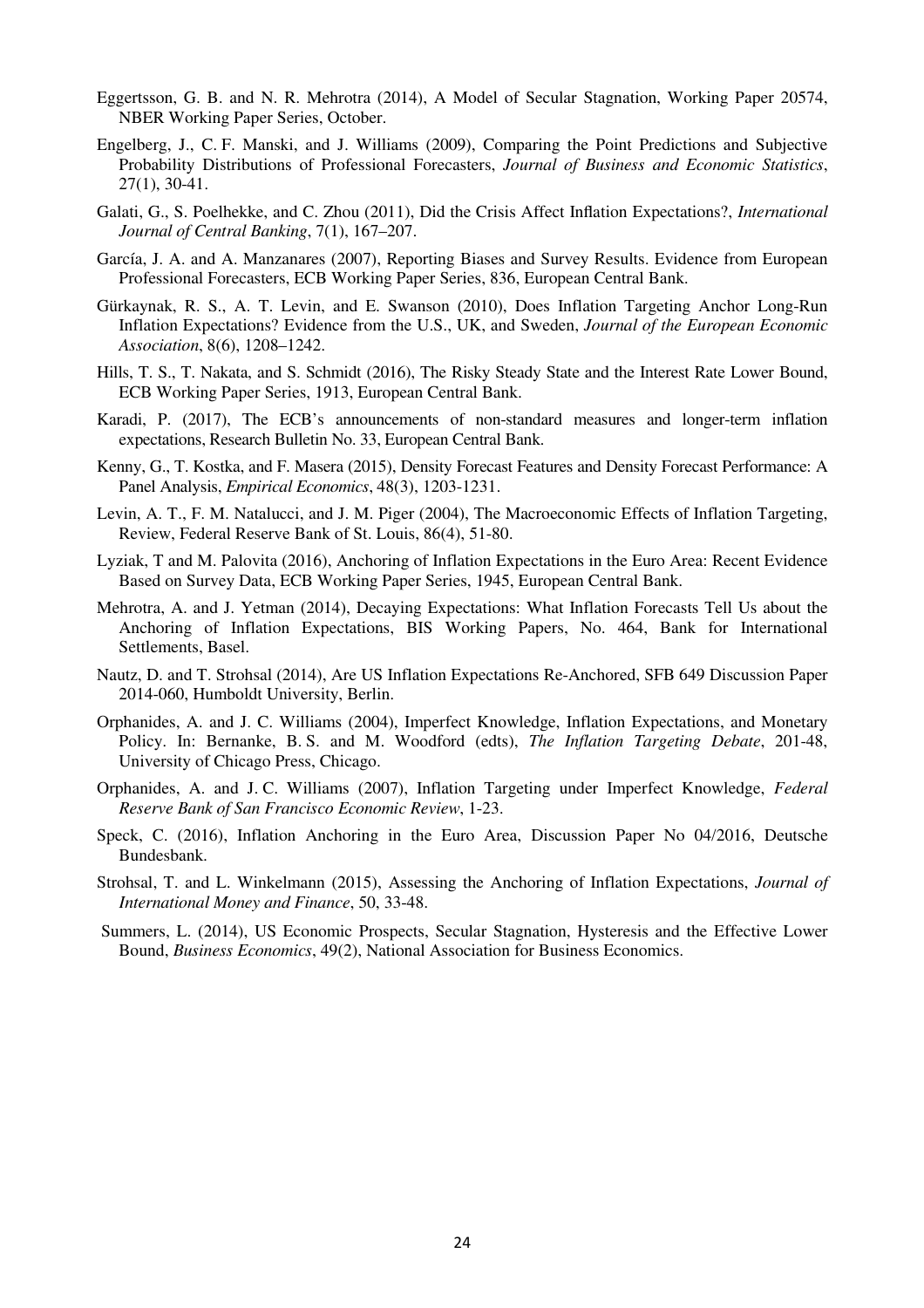## **Appendix I – Data Sources**

**SPF data**: The SPF panel of point and probability forecasts for euro area GDP, HICP inflation and the unemployment rate at long, medium, and short horizons were obtained from the ECB website (which is accessible via http://www.ecb.europa.eu/stats/prices/indic/forecast/html/index.en.html). The website also contains a detailed description of the dataset.

**Oil prices:** Monthly data on the price of oil (Brent) in US dollar were downloaded from Datastream. We include the most recent change over three months (approximated by the log difference) that was known to the forecasters at the time they submitted their forecasts to the SPF.

**ECB Balance Sheet**: Monthly data were obtained from Datastream. We include the most recent change of the total volume of the ECB's assets and liabilities over a period of three months that was known to the forecasters at the time they submitted their forecasts to the SPF.

**Inflation rate:** We use inflation rates based on the Harmonised Index of Consumer Prices (HICP). Monthly data were obtained from Datastream. In the regressions, we use the most recent change of the annual inflation rate over a period of three months that was known to the forecasters at the time they submitted their forecasts to the SPF.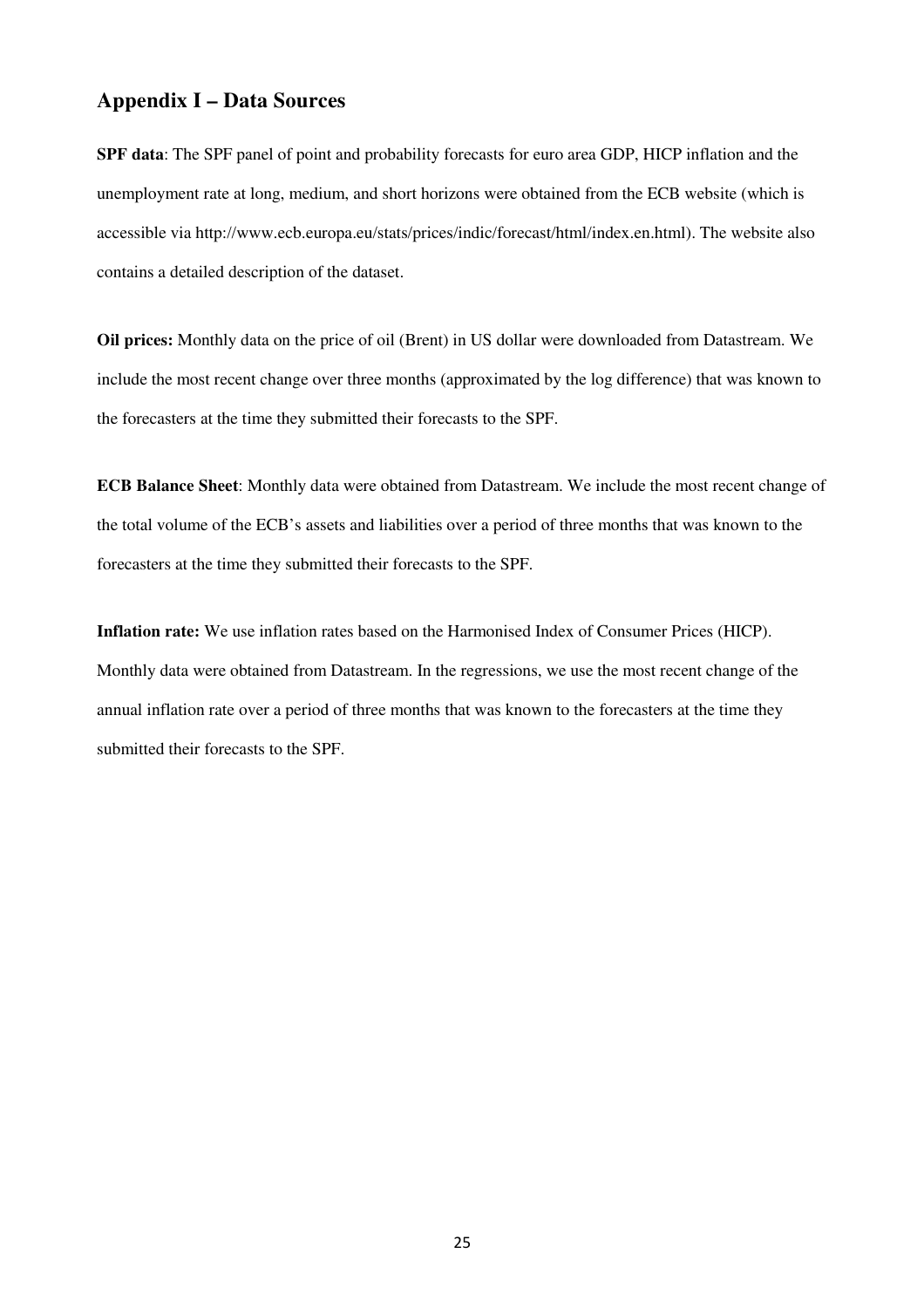## **Figures and Tables**





**Notes:** Avg. mean expectations and avg. modal expectations are computed based on the reported density forecasts. The avg. point forecasts are computed based on the reported individual point forecasts.





**Notes:** Selection of break points based on Bai and Perron (2003). The black lines refer to the average moments of the density forecasts of the individual SPF participants. The blue lines show the implied unconditional means for different subperiods, with breaks in AR(1) models for the average moments selected using the LWZ statistic. The minimum distance between two break points was set to eight quarters.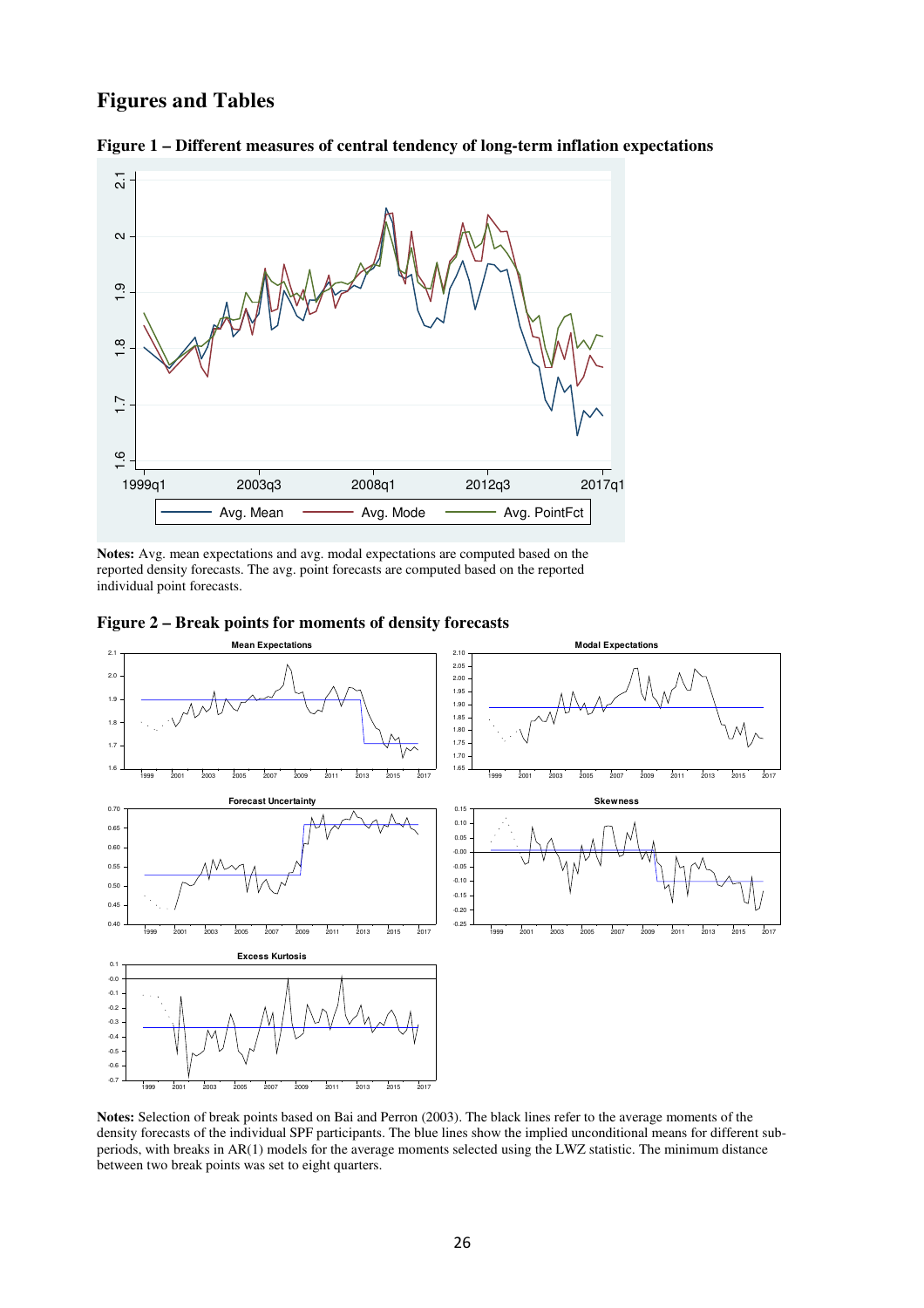**Figure 3 – Long-term expectations about tail inflation events** 



**Notes:** The left plot refers to the average (across all panellists) probability mass (corresponding to the long-term inflation expectations) assigned to the respective bins. The right plot shows the  $5<sup>th</sup>$  and  $95<sup>th</sup>$  percentile of the long-term inflation density forecasts, averaged across individual panellists. The method is taken from Andrade *et al.* (2012).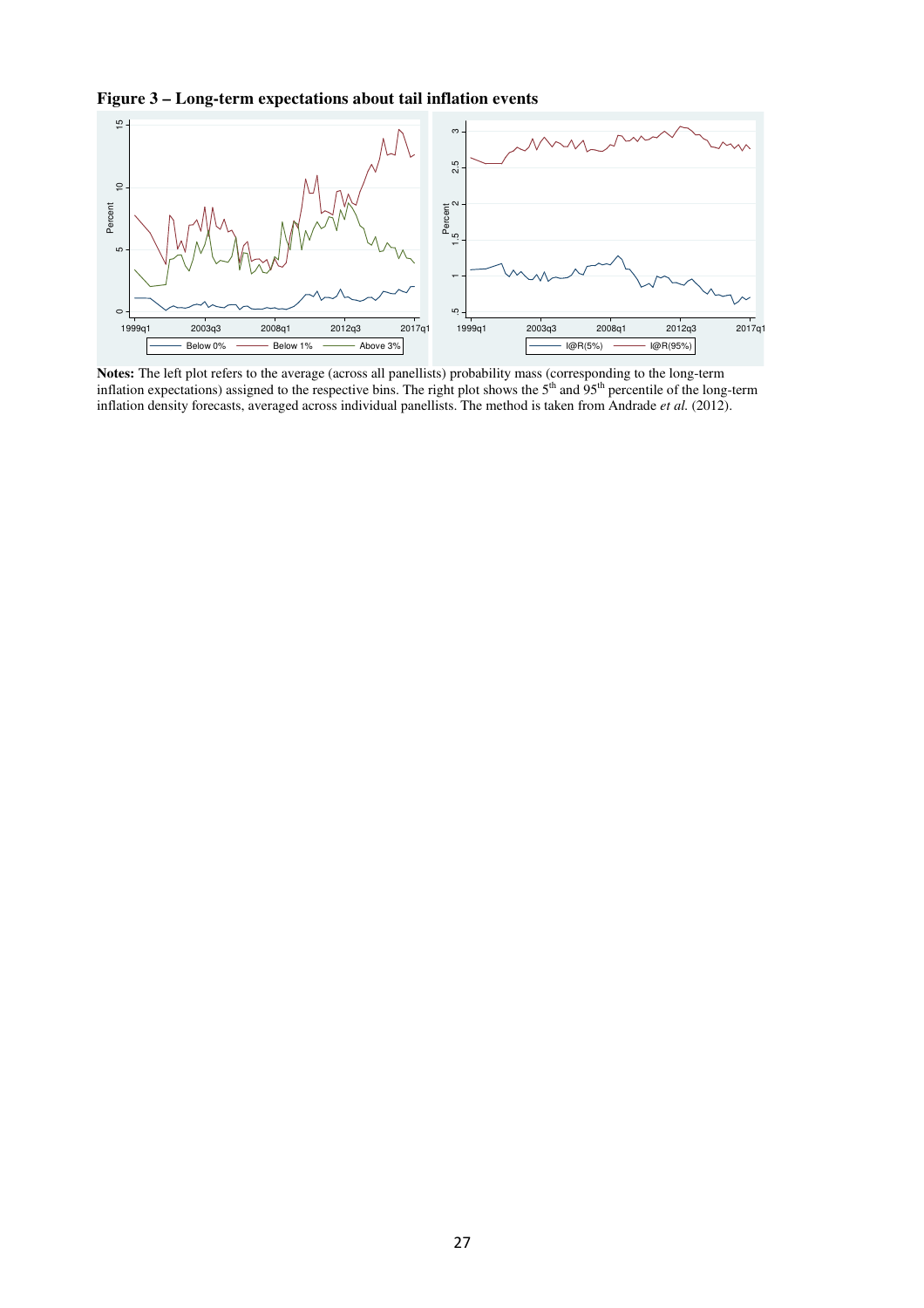|                              | LWZ           |                     |               | <b>Sequential supF</b> |                     |
|------------------------------|---------------|---------------------|---------------|------------------------|---------------------|
| Period                       | <b>F</b> test | <b>Implied mean</b> | Period        | <b>F</b> test          | <b>Implied mean</b> |
| <b>Mean Expectations</b>     |               |                     |               |                        |                     |
| 1999Q1-2013Q2                |               | 1.90                | 199901-201701 |                        | 1.83                |
| 2013Q3-2017Q1                | $7.89***$     | 1.69                |               |                        |                     |
| <b>Modal expectations</b>    |               |                     |               |                        |                     |
| 199901-201701                |               | 1.89                | 199901-201701 |                        | 1.89                |
| <b>Inflation uncertainty</b> |               |                     |               |                        |                     |
| 1999Q1-2009Q2                |               | 0.53                | 1999Q1-2009Q2 |                        | 0.53                |
| 2009O3-2017O1                | $16.56***$    | 0.66                | 2009Q3-2017Q1 | $16.56***$             | 0.66                |
| <b>Skewness</b>              |               |                     |               |                        |                     |
| 1999Q1-2009Q4                |               | 0.01                | 199901-201701 |                        | $-0.05$             |
| 2010Q1-2017Q1                | $8.05***$     | $-0.10$             |               |                        |                     |
| <b>Excess kurtosis</b>       |               |                     |               |                        |                     |
| 199901-201701                |               | $-0.34$             | 199901-201701 |                        | $-0.34$             |

#### **Table 1: Break points for average moments of density forecasts**

**Notes:** Based on the test by Bai and Perron (2003). Dependent variables are the average moments of the density forecasts of the individual SPF participants. Dates refer to periods in which we observe a significant change in the parameters of an AR(1) model for the different moments. Implied unconditional means are computed for every break segment based on the estimated coefficients. The number of breaks and their location is selected based on the modified Schwarz criterion (LWZ) and the sequential supF test respectively. The minimum distance between two breaks is set to eight quarters. \*\*\* indicate that breaks in the model parameters are jointly different from 0 at a 1% significance level.

|                                      | <b>Total</b> | <b>Between</b>           |         |         |            | Within     |            |           |                  |
|--------------------------------------|--------------|--------------------------|---------|---------|------------|------------|------------|-----------|------------------|
|                                      |              |                          | Mean    | Min     | <b>P10</b> | <b>P90</b> | <b>Max</b> | F(pv<.05) | $F(pv < .05&+ )$ |
| $dE_i[\pi(1y)]_t$                    | $0.13*$      | 0.21                     | 0.24    | $-0.37$ | $-0.10$    | 0.51       | 0.96       | 17.3      | 16.3             |
| $dE_i[\pi(2y)]_t$                    | $0.31*$      | $0.27*$                  | 0.36    | $-0.61$ | $-0.02$    | 0.75       | 0.95       | 26.9      | 26.0             |
| $\pi - E_i[\pi(1y)]_{t-4}$           | $0.09*$      | 0.16                     | 0.10    | $-0.40$ | $-0.26$    | 0.34       | 0.75       | 5.8       | 5.8              |
| $\pi - E_i[\pi(2y)]_{t=8}$           | $0.08*$      | 0.19                     | 0.10    | $-0.57$ | $-0.18$    | 0.36       | 0.79       | 2.9       | 2.9              |
| $MA(\pi)_{t-1} - E_i[\pi(5y)]_{t-1}$ | $0.31*$      | 0.06                     | 0.36    | $-0.28$ | 0.13       | 0.72       | 0.91       | 26.9      | 26.9             |
| $dE_i[GDP(5y)]_t$                    | $0.10*$      | $0.32*$                  | 0.11    | $-0.71$ | $-0.37$    | 0.47       | 0.96       | 14.4      | 10.6             |
| $dE_i[U(5y)]_t$                      | $-0.05*$     | 0.01                     | $-0.08$ | $-0.80$ | $-0.44$    | 0.35       | 0.97       | 11.5      | 2.9              |
| $d\pi_{t-1}$                         | $0.09*$      | $\overline{\phantom{a}}$ | 0.09    | $-0.52$ | $-0.16$    | 0.35       | 0.56       | 5.8       | 4.8              |
| $dOil_{t-1}$                         | $0.09*$      | $\overline{\phantom{0}}$ | 0.10    | $-0.47$ | $-0.22$    | 0.41       | 0.62       | 8.7       | 7.7              |
| $dCBBS_{t-1}$                        | $-0.01$      | $\overline{\phantom{a}}$ | $-0.02$ | $-0.63$ | $-0.28$    | 0.28       | 0.47       | 5.8       | 2.9              |

#### **Table 2: Correlations of change in long-term mean inflation expectations with other variables**

**Notes:** Total correlation is based on the pooled data. Between correlations are based on forecaster-specific averages for those forecasters with at least 8 observations. Within correlations are based on forecaster-specific computations. We show the mean, minimum,  $10^{th}$  percentile,  $90^{th}$  percentile and maximum value for those forecasters with at least 8 observations. Total and between correlations that are statistically significantly different from 0 are marked with \* . The last two columns indicate which fraction of forecaster-specific correlations (in %) is significantly different from zero or significantly different from zero and positive.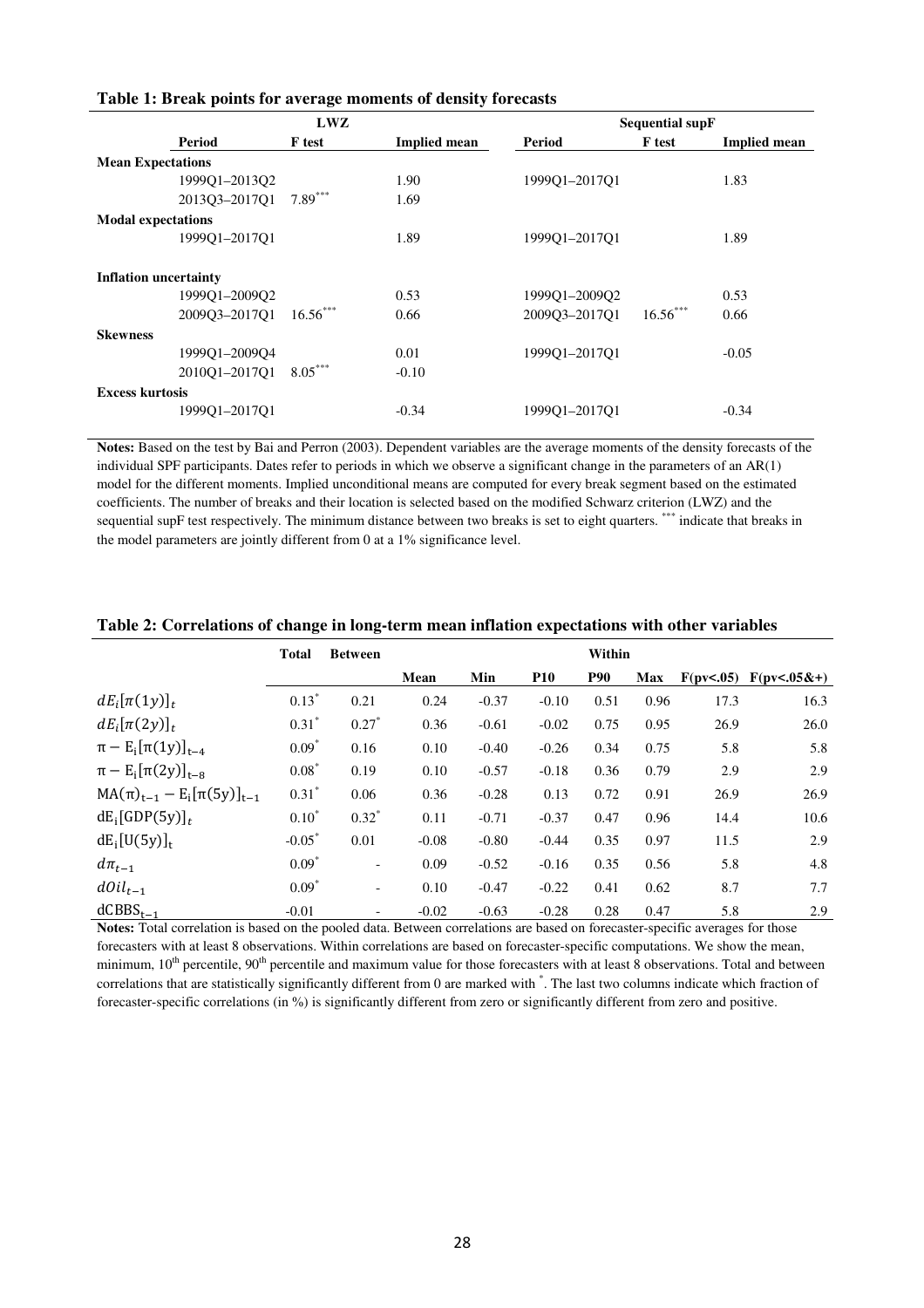|                                          | (1)<br>(2)         |                      |                       |  |  |
|------------------------------------------|--------------------|----------------------|-----------------------|--|--|
|                                          | <b>Full Sample</b> | <b>Before 2007Q4</b> | <b>Since 2007Q4</b>   |  |  |
| $dE_i[\pi(1y)]_t$                        | 0.015              | 0.005                | 0.024                 |  |  |
|                                          | (0.017)            | (0.036)              | (0.017)               |  |  |
| $dE_i[\pi(2y)]_t$                        | $0.174***$         | $0.189***$           | $0.151***$            |  |  |
|                                          | (0.024)            | (0.053)              | (0.019)               |  |  |
| $MA(\pi)_{t-1} - E_i[\pi(5y)]_{t-1}$     | $0.149***$         | $0.199***$           | $0.152***$            |  |  |
|                                          | (0.024)            | (0.043)              | (0.029)               |  |  |
| $\pi - E_i[\pi(1y)]_{t-4}$               | $-0.007$           | 0.002                | $-0.004$              |  |  |
|                                          | (0.013)            | (0.021)              | (0.016)               |  |  |
| $\pi - E_i \left[ \pi(2y) \right]_{t=8}$ | 0.006              | 0.040                | 0.002                 |  |  |
|                                          | (0.014)            | (0.031)              | (0.016)               |  |  |
| $dE_i[GDP(5y)]_t$                        | 0.012              | 0.024                | 0.011                 |  |  |
|                                          | (0.027)            | (0.031)              | (0.044)               |  |  |
| $dE_i[U(5y)]_t$                          | $-0.014$           | $-0.008$             | $-0.020$ <sup>*</sup> |  |  |
|                                          | (0.011)            | (0.019)              | (0.012)               |  |  |
| $d\pi_{t-1}$                             | $0.030***$         | 0.027                | 0.028                 |  |  |
|                                          | (0.015)            | (0.023)              | (0.019)               |  |  |
| $d$ CBBS <sub>t-1</sub>                  | $-0.147**$         | $-1.157***$          | $-0.115$ <sup>*</sup> |  |  |
|                                          | (0.060)            | (0.387)              | (0.062)               |  |  |
| MPA dummy                                | $-0.010$           |                      | $-0.012$              |  |  |
|                                          | (0.013)            |                      | (0.013)               |  |  |
| ELB dummy                                | 0.006              |                      | 0.007                 |  |  |
|                                          | (0.007)            |                      | (0.007)               |  |  |
| Constant                                 | 0.000              | 0.006                | 0.006                 |  |  |
|                                          | (0.006)            | (0.006)              | (0.006)               |  |  |
| Observations                             | 1180               | 1180                 |                       |  |  |
| $R^2$                                    | 0.190              | 0.201                |                       |  |  |
| pv(Coeff. break)                         |                    | 0.173                |                       |  |  |

**Table 3: Co-movement of long-term expectations with other variables** 

**Notes:** Dependent variable is the change in long-term inflation expectations. Both models include fixed-effects for each forecaster. The constant is identified by restricting the average of the fixed-effects to equal 0. Standard errors are computed using the method by Driscoll and Kraay (1998) and are robust against general forms of spatial and temporal dependence.<sup>\*</sup>, \*\*, and \*\*\* denote significance at the 10%, 5%, and 1% level, respectively. The last row states the p-value of an F-test of the hypothesis that none of the coefficients change from the first to the second sub-sample.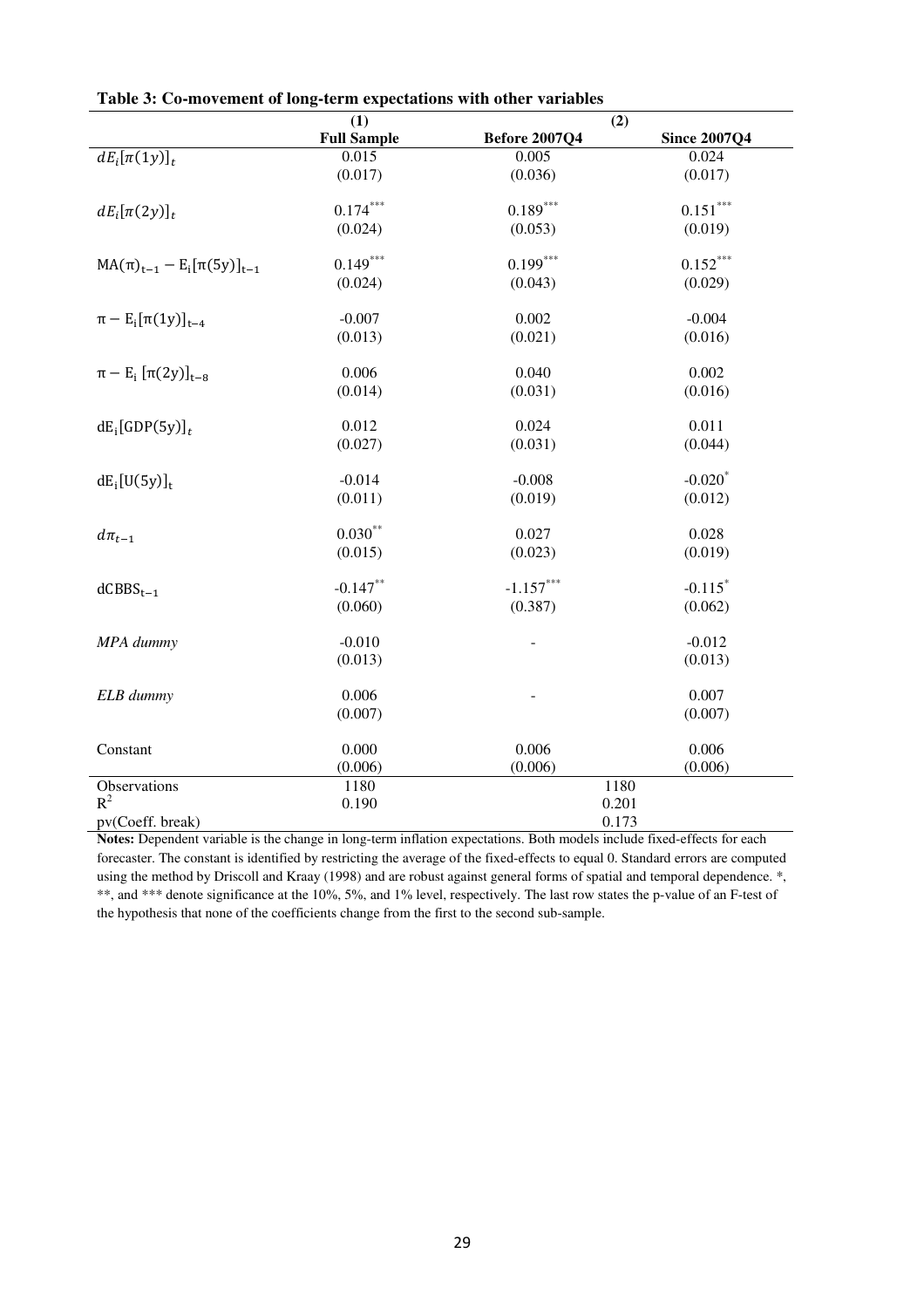|                                                                | <b>Total</b> | <b>Between</b>           | Within  |         |            |            |            |                       |                  |
|----------------------------------------------------------------|--------------|--------------------------|---------|---------|------------|------------|------------|-----------------------|------------------|
|                                                                |              |                          | Mean    | Min     | <b>P10</b> | <b>P90</b> | <b>Max</b> | $F(\text{pv} < 0.05)$ | $F(pv < .05&+ )$ |
| $dV_i[\pi(1y)]_t$                                              | $0.39*$      | $0.54*$                  | 0.35    | $-0.5$  | $-0.03$    | 0.71       | 0.98       | 32.7                  | 30.8             |
| $dV_i[\pi(2y)]_t$                                              | $0.52^*$     | $0.51*$                  | 0.45    | $-0.53$ | 0.04       | 0.82       | 0.98       | 33.7                  | 33.7             |
| abs $(\pi - E_i \left[ \pi(1y) \right]_{t-4})$                 | $0.06*$      | 0.16                     | 0.09    | $-0.45$ | $-0.19$    | 0.38       | 0.59       | 3.8                   | 3.8              |
| abs $(\pi - E_i[\pi(2y)]_{t=8})$                               | 0.04         | 0.12                     | 0.06    | $-0.52$ | $-0.30$    | 0.42       | 0.71       | 2.9                   | 2.9              |
| abs(MA( $\pi$ ) – E <sub>i</sub> [ $\pi$ (5y)]) <sub>t-1</sub> | $-0.02$      | $-0.03$                  | $-0.02$ | $-0.55$ | $-0.28$    | 0.26       | 0.53       | 3.8                   | 1.0              |
| $dV_i[GDP(5y)]_t$                                              | $0.53*$      | $0.54*$                  | 0.38    | $-0.99$ | $-0.21$    | 0.81       | 0.96       | 33.7                  | 30.8             |
| $dV_i[U(5y)]_t$                                                | $0.44*$      | $0.49*$                  | 0.34    | $-0.52$ | $-0.12$    | 0.78       | 0.99       | 25.0                  | 24.0             |
| $abs(d\pi_{t-1})$                                              | 0.04         | $\blacksquare$           | 0.00    | $-0.56$ | $-0.35$    | 0.27       | 0.48       | 5.8                   | 3.8              |
| $abs(dOil_{t-1})$                                              | 0.02         | $\overline{\phantom{a}}$ | 0.02    | $-0.63$ | $-0.27$    | 0.31       | 0.64       | 7.7                   | 6.7              |
| $abs(dCBBS_{t-1})$                                             | $-0.01$      | -                        | $-0.01$ | $-0.53$ | $-0.28$    | 0.32       | 0.56       | 6.7                   | 5.8              |

**Table 4: Correlations of change in long-term inflation uncertainty with other variables** 

**Notes:** Total correlation is based on the pooled data. Between correlations are based on forecaster-specific averages for those forecasters with at least 8 observations. Within correlations are based on forecaster-specific computations. We show the mean, minimum, 10<sup>th</sup> percentile, 90<sup>th</sup> percentile and maximum value for those forecasters with at least 8 observations. Total and between correlations that are statistically significantly different from 0 are marked with \* . The last two columns indicate which fraction of forecaster-specific correlations (in %) is significantly different from zero or significantly different from zero and positive.